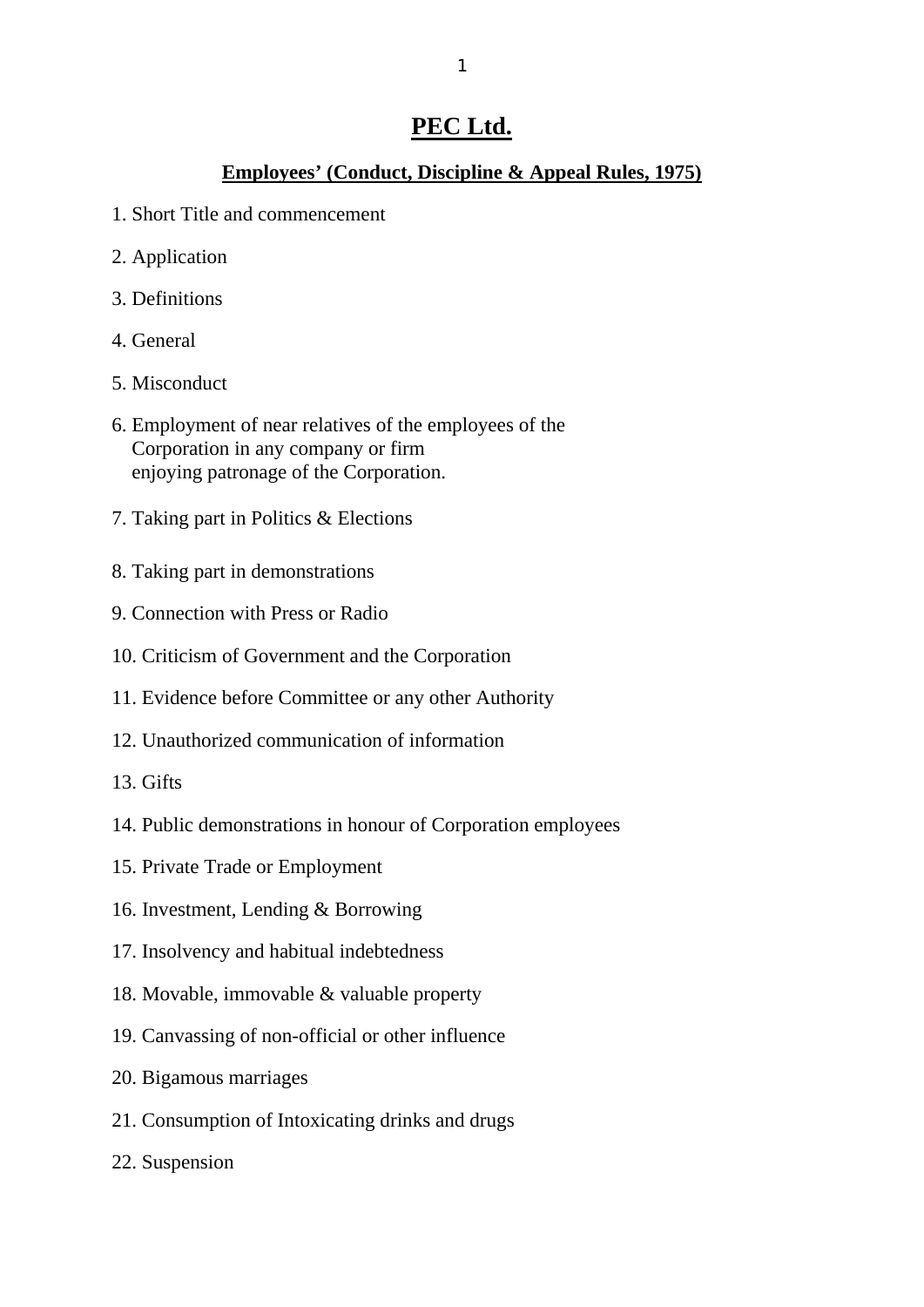- 23. Subsistence allowance
- 24. Treatment of the period of suspension
- 25. Penalties
- 26. Disciplinary Authority
- 27. Procedure for imposing major penalties
- 28. Action on the Inquiry Report
- 29. Procedure for imposing minor penalties
- 30. Communication of orders
- 30 A- Continuation of Disciplinary proceedings after retirements
- 31. Common Proceedings
- 32. Special procedure in certain cases
- 33. Employees on deputation from the Central Government or the State Government etc.
- 34. Employees lent to Central Government or State Government etc.
- 35. Appeals
- 36. Review
- 37. Service of orders, notice etc.
- 38. Power to relax time-limit and to condone delay
- 39. Miscellaneous
- 40. Savings
- 41. Removal of doubts
- 42. Amendments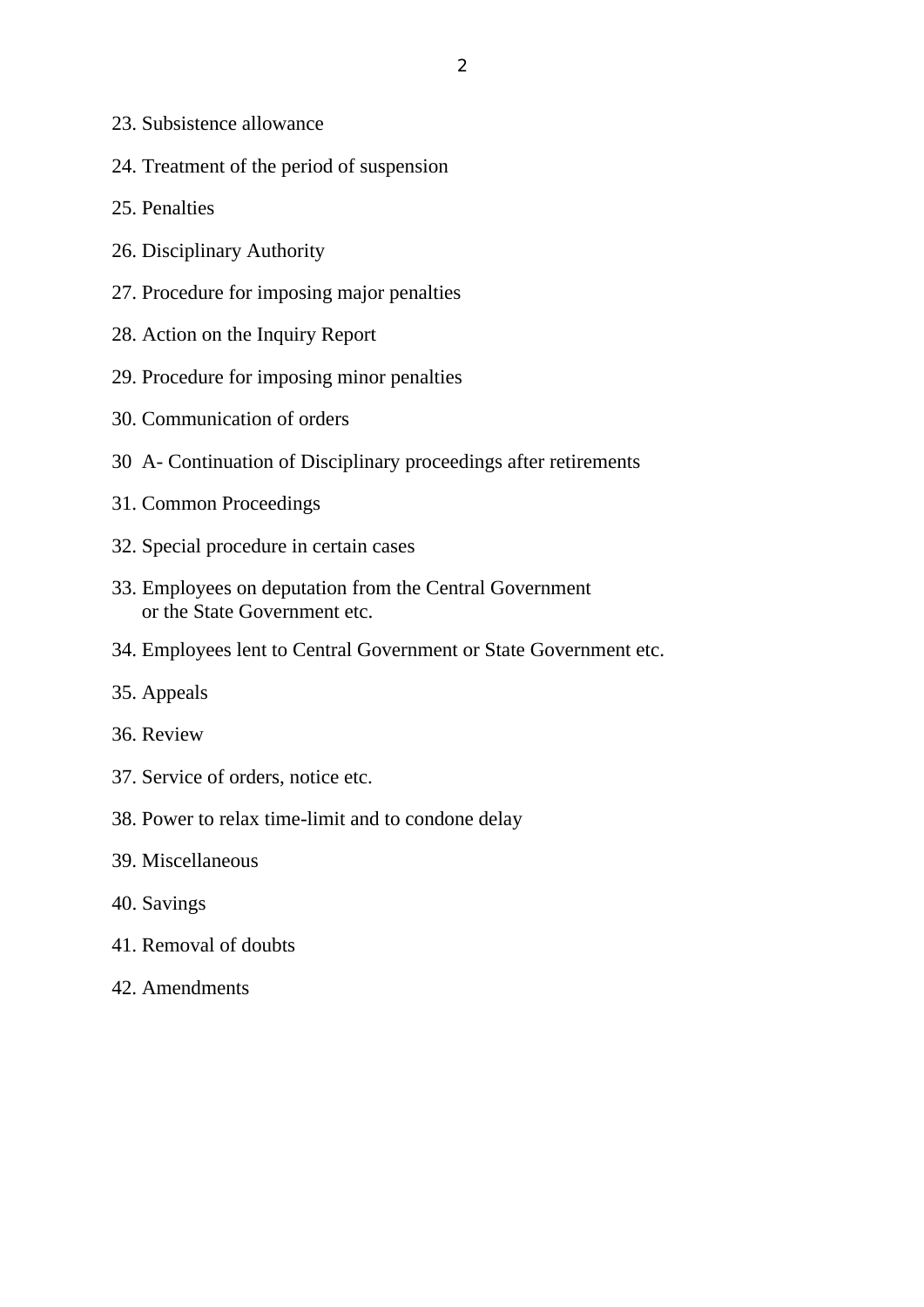#### **1. SHORT TITLE AND COMMENCEMENT**

- i) These rules may be called **" PEC Ltd. Employees' (Conduct, Discipline & Appeal Rules, 1975)"**
- ii) They shall come into force w.e.f. 19.10.1976

# **2. APPLICATON**

These rules shall apply to all employees except those in casual employment or paid from contingencies.

### **3. DEFINITIONS**

In these rules, unless the context otherwise requires:-

#### **a) Employee**

means a person in the employment of the Corporation other than the casual, work charged or contingent staff including any employee whose services are placed at the disposal of a Government owned Company, Corporation, Organization or a local authority, Central or State Government or the Railway Department by the Corporation notwithstanding that his salary is drawn from sources other than from the Funds of the Corporation and also including a person on deputation to the Corporation.

#### **b) Corporation**

means PEC Ltd.

#### **c) Board**

means the Board of Directors of the Corporation and includes, in relation to the exercise of powers, any committee of the board/ Management or any officer of the Corporation to whom the Board delegates any of its powers.

#### **d) Chairman**

means the Chairman of the Corporation.

#### **e) Disciplinary Authority**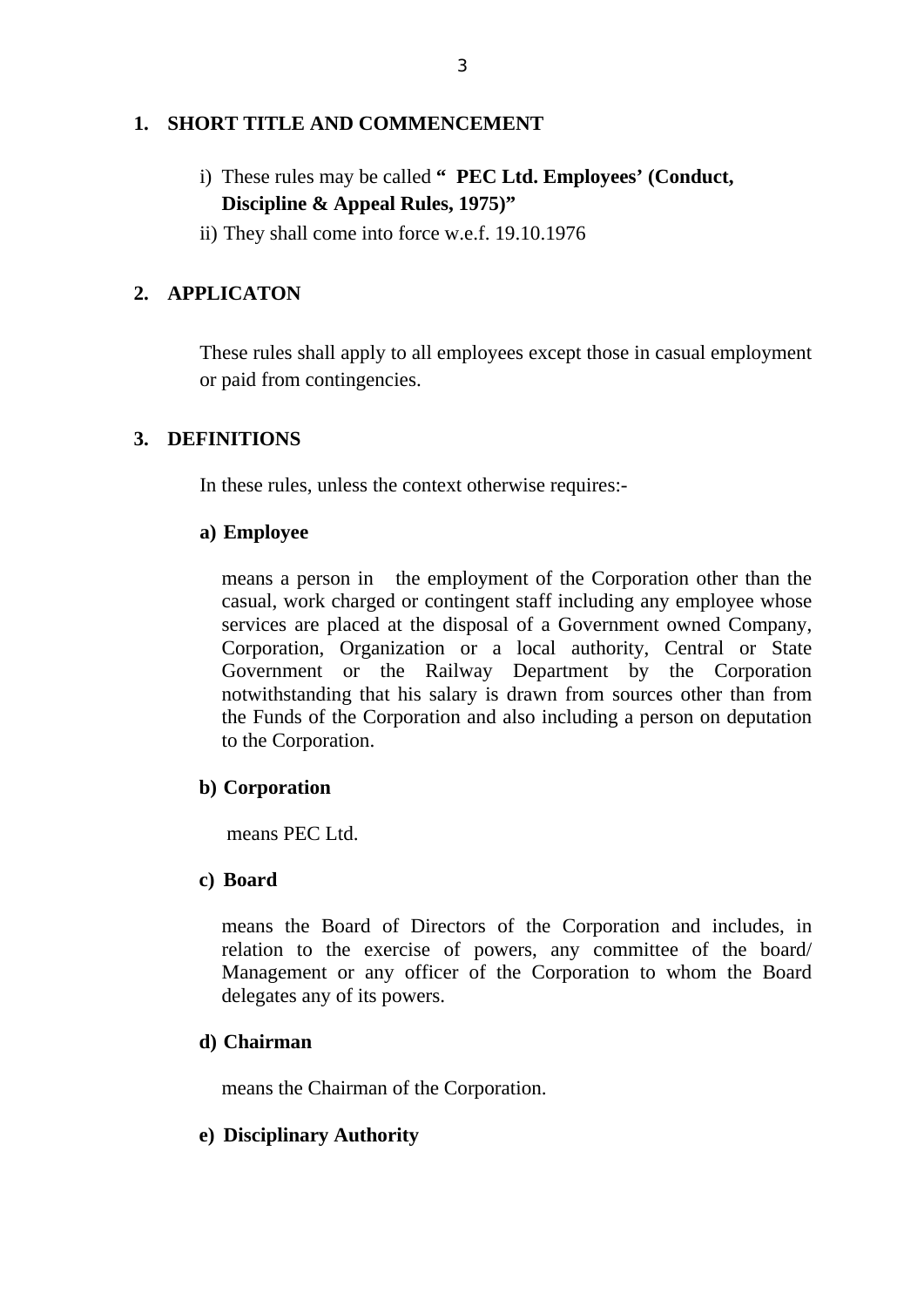means the authority specified in the schedule appended to these rules and competent to impose any of the penalties specified in Rule 25

#### **f) Competent Authority**

means the chairman in regard to class I and II officers (i.e.DMM and above) and Chief Personnel Manager at Head-quarters and Head of Branch/Foreign offices in regard to Class III & IV employees (i.e. Executive Asstt. and below in their respective offices.

#### **g) Government**

means the Government of India.

## **h) Appellate Authority**

means the authority specified in the Schedule appended to these Rules.

### **i) Reviewing Authority**

means the authority specified in the Schedule attached to these Rules.

### **j) Family**

in relation to an employee includes :-

- i) the wife or husband as the case may be of the employee, whether residing with him or not but does not include a wife or husband as the case may be, separated from the employee by a decree or order of a competent court.
- ii) sons or daughters or step-sons or step-daughters of the employee and wholly dependent on him, but does not include a child or step –child who is no longer in any way dependent on the employee or of whose custody the employee has been deprived by or under any law.
- iii) any other person related, whether by blood or marriage to the employee or to such employee's wife or husband and wholly dependent on such employee.

#### **k) Public Servant**

means and includes a person as mentioned in Section 21 of Indian Penal code as amended from time to time.

## **l) Head of Division/Branch/Foreign Office**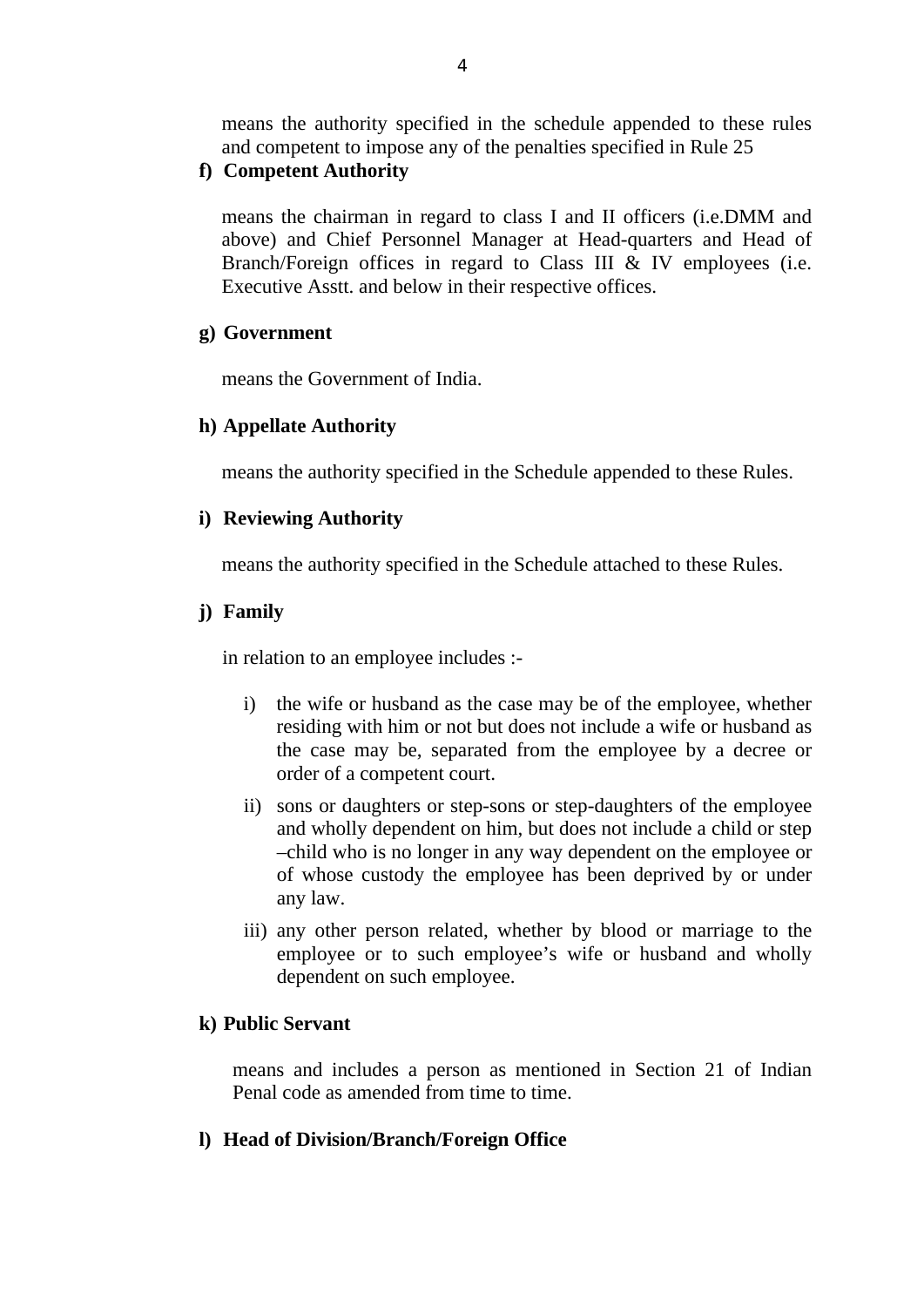An Officer appointed as such but not below the rank of Chief Marketing Manager Gr. II.

### **m)Service**

means service in connection with the affairs of the Corporation.

## **n) Appointing Authority**

in relation to an employee means:

- i) the authority empowered to make appointments to the category of post of which the employee is for the time being a member or to the grade in which the employee is for the time being included, or
- ii) the authority empowered to make appointments to the grade or post which the employee for the time being holds, or
- iii) the authority which appointed the employee to such grade or post as the case may be or whichever authority is the highest authority.
- iv) where the employee having been a permanent member of any other service or having substantively held any other permanent post, has been in continuous employment of the Corporation, and has not been absorbed in the Corporation, the authority which appointed him to that service or to the post.

## **4. GENERAL**

- 1) Every employee shall at all times:
	- i) maintain absolute integrity ;
	- ii) maintain devotion to duty; and
	- iii) do nothing which is unbecoming of a public servant.
- 2) Every employee holding a supervisory post shall take all possible steps to ensure the integrity and devotion to duty of all employees for the time being under his control and authority.

## **5. MISCONDUCT**

Without prejudice to the generality of the term "misconduct" the following acts of omission and commission shall be treated as misconduct:-

- 1) Theft, fraud or dishonestly in connection with the business or property of the Corporation or of property of another person within the premises of the Corporation.
- 2) Taking or giving bribes or any illegal gratification.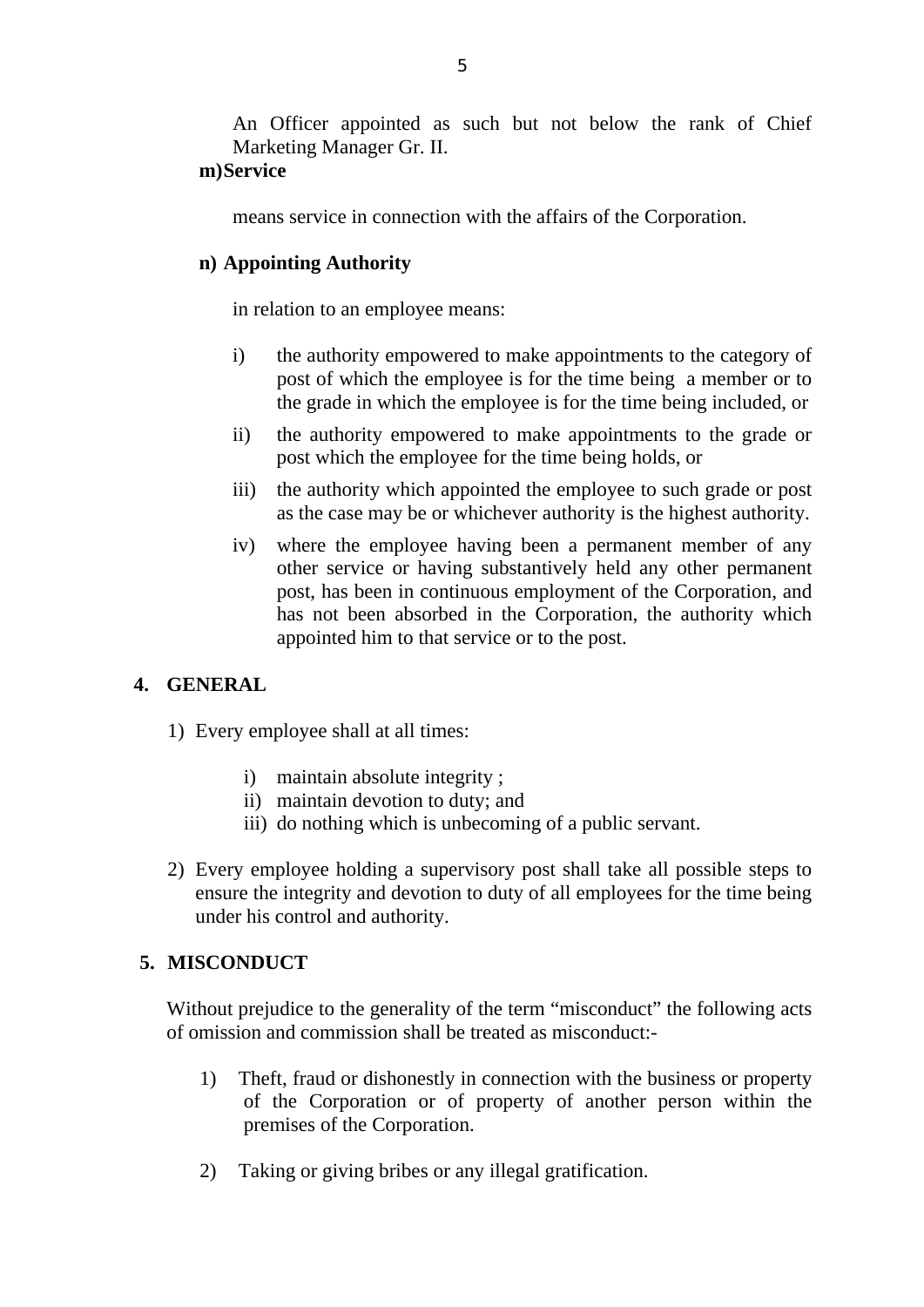- 3) Possession of pecuniary resources or property disproportionate to the known sources of income by the employee or on his behalf by another person which the employee cannot satisfactorily account for.
- 4) Furnishing false information regarding name, age, father's name, qualifications, ability or previous service or any other matter germane to the employment at the time of employment or during the course of employment.
- 5) Acting in a manner prejudicial to the interests of corporation.
- 6) Wilful insubordination or disobedience, whether or not in combination with others of any lawful and reasonable order of his superior.
- 7) Absence without leave or over-staying the sanctioned leave for more than four consecutive days without sufficient grounds or proper or satisfactory explanation.
- 8) Habitual late or irregular attendance and habitual absence from his seat with the view to avoid work.
- 9) Neglect of work or negligence in the performance of duty including malingering or slowing down of work.
- 10) Damage to any property of the Corporation.
- 11) Interference or tampering with any safety devices installed in or about the premises of the Corporation.
- 12) Drunkenness or riotous or disorderly or indecent behavior in the premises of the Corporation or outside such premises where such behavior is related to or connected with the employment.
- 13) Gambling within the premises of the establishment.
- 14) Smoking within the premises of the establishment where it is prohibited.
- 15) Collection without the permission of the Competent Authority of any money within the premises of the Corporation except as sanctioned by any law of the land for the time being in force or rules of the Corporation.
- 16) Sleeping while on duty.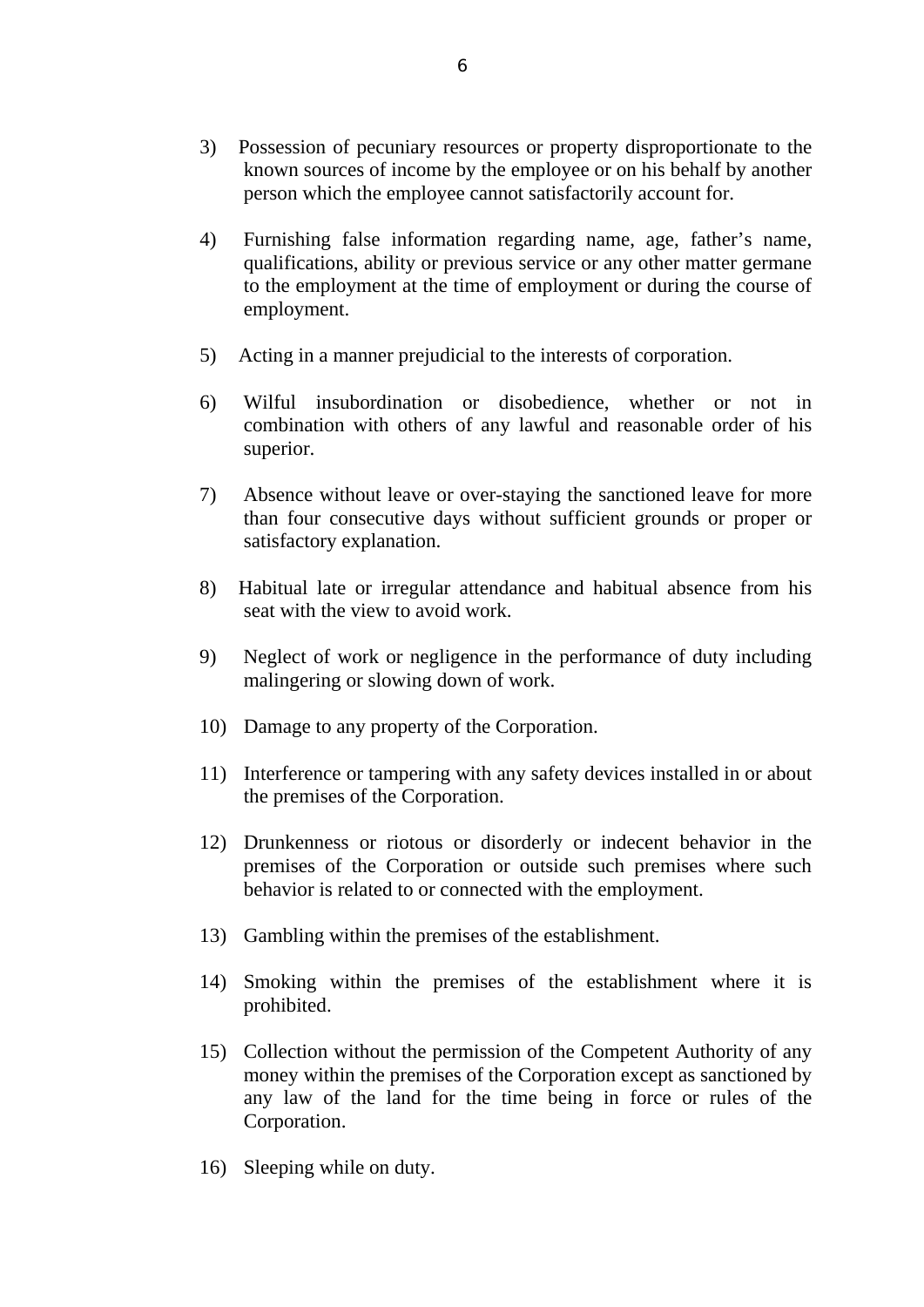- 17) Commission of any act which amounts to a criminal offence involving moral turpitude.
- 18) Absence from the employee's appointed place of work without permission or sufficient cause.
- 19) Purchasing properties, machinery, the stores, etc. from or selling properties, machinery, stores, etc to Corporation without express permission in writing from the Chairman.
- 20) Commission of any act subversive of discipline or of good behavior.
- 21) Holding meetings, demonstration, and slogan shouting etc. within the premises of the Corporation without permission of the Chairman.
- 22) Slowing down of work after reporting for duty.
- 23) Unauthorized use or sub-letting of the Corporation's quarters.
- 24) Acceptance of gifts from subordinate employees.
- 25) Gherao
- 26) Picketing within the office premises.
- 27) Sympathetic strike.
- 28) Avoiding or refusing to receive official communication.
- 29) Carrying lethal weapons inside office premises except under any law.
- 30) Abetment of or attempt at abetment of any act which amounts to misconduct.
- 31) Malafide, misleading, malicious, vexatious and /or unfounded complaints and actions which are not in public interest but only to propagate personal vendetta.
- NOTE: The above instances of misconduct are merely illustrative in nature and not exhaustive.

#### **5(A)**

Any violation of any of existing Rules of the Corporation such as the House Building Advance Rules, Conveyance Advance Rules, P.F. Regulations,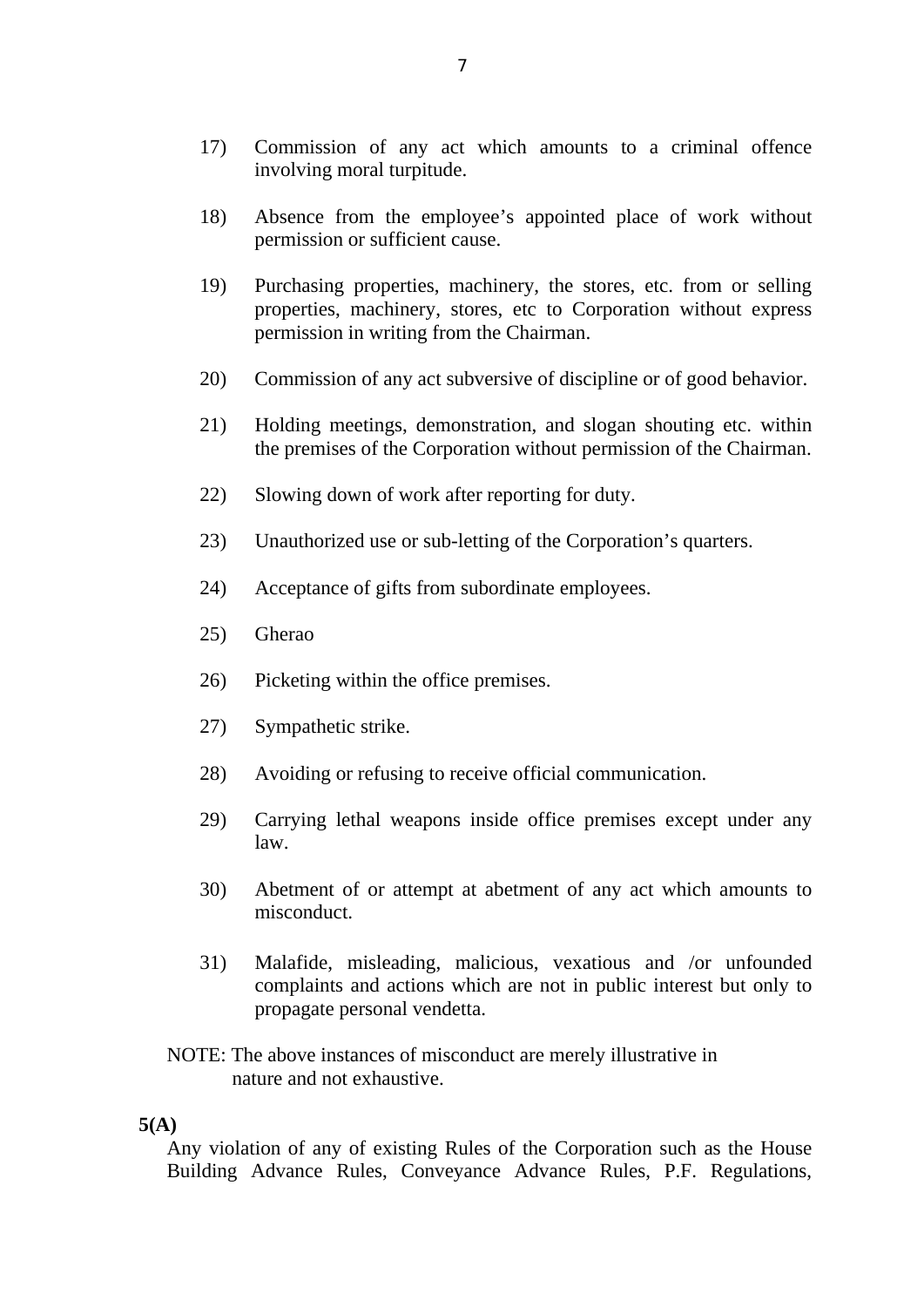Welfare Rules etc., or such other Rules as may be made from time to time will constitute a misconduct on the part of an employee.

## **6. Employment of near relatives of the employees of the Corporation in any company or firm enjoying patronage of the Corporation**.

- 1) No employee shall use his official position or influence directly or indirectly to secure employment for any person related, whether by blood or marriage to the employee or to the employee's wife or husband, whether such a person is dependent on the employee or not.
- 2) No employee shall, except with the previous sanction of the Competent Authority, permit his son, daughter or any member of the family to accept employment with any Company or firm with which he has or ever had official dealings, or with any company or firm, having official dealings with the corporation.

 Provided that where the acceptance of the employment cannot await the prior permission of the Competent Authority, the employment may be accepted provisionally subject to the permission of the Competent Authority, to whom the matter shall be reported forthwith.

3) No employee shall in the discharge of his official duties deal with any matter or give or sanction any contract to any company or firm or any other person if any member of his family is employed in that company or under that person or if he or any member of his family is interested in such matter or contract in any other manner and the employee shall refer every such matter or contract to his official superior and the matter or the contract shall thereafter be disposed of according to the instruction or the authority to whom the reference is made.

## **6-A Restrictions on a top level executives joining private commercial undertaking after retirement.**

1) No functional Director of the Company including the Chief Executive, who has retired/resigned from the service of the company, after such retirement/resignation, shall accept any appointment or post, whether advisory or administrative, in any firm or company, whether Indian or Foreign, with which the company has or had business relations, within one year from the date of retirement without prior approval of the Government. The term retirement includes resignation, but not the cases of whose term of appointment was not extended by Government for reasons other than proven misconduct. The term 'business relations' includes 'official dealings' as well.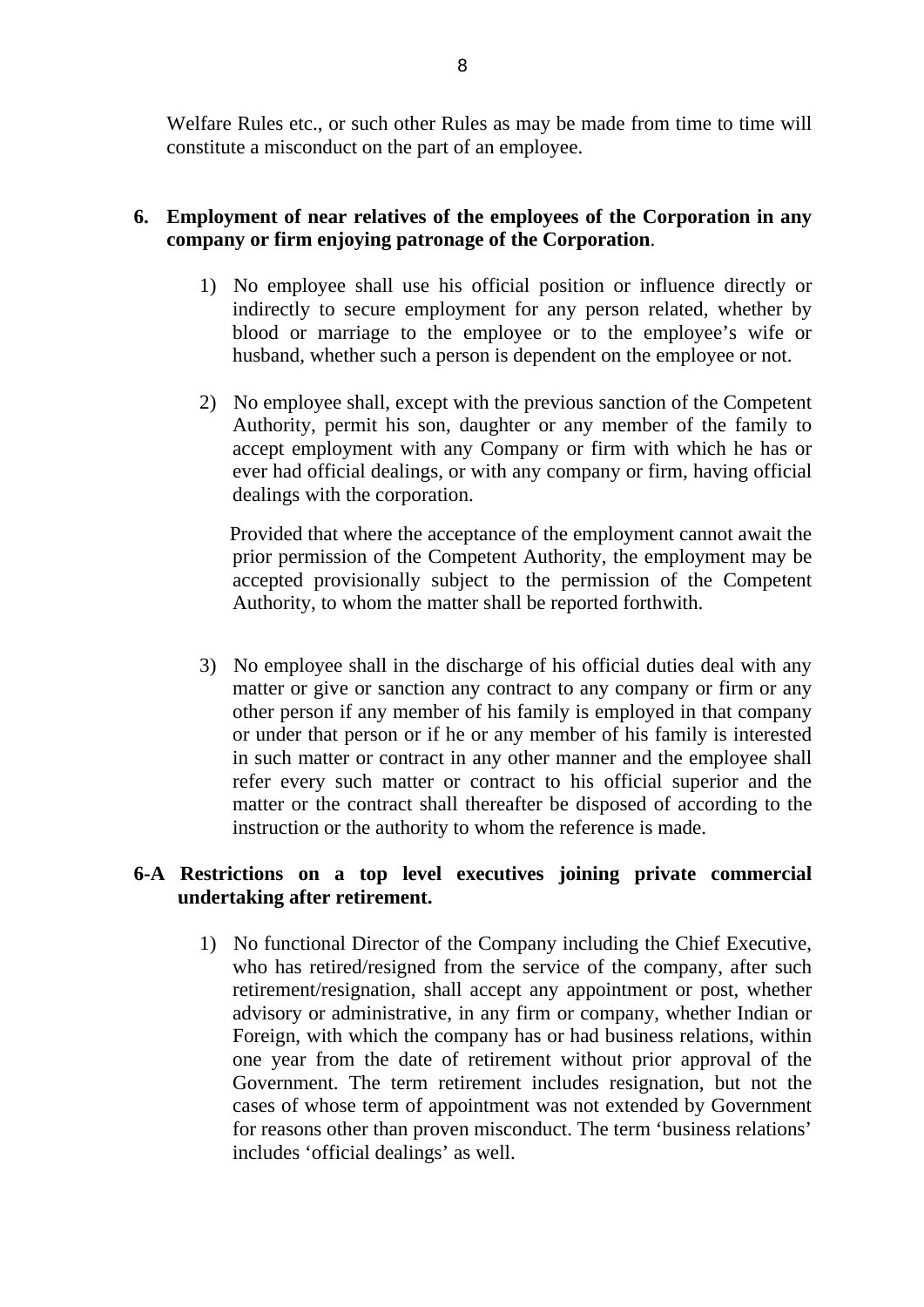2) Further, Functional Directors including Chief Executives who after superannuation or resignation accept employment in private commercial firms without prior sanction of the Government, will henceforth be debarred from being appointed as full time/part time Directors of the CPSEs. In order to secure compliance of the restrictions , PEC will secure a Bond from the concerned person at the time of his/her employment/retirement/resignation as Director in PEC, for an amount of Rs. 3.50 Lakh (equivalent to Gratuity ceiling amount payable at present), payable by him/her as damages for any violation of the restrictions.

# **7. TAKING PART IN POLITICS AND ELECTIONS :**

- 1) No employee shall take part in, subscribe in aid of or assist in any other manner any movement or activity which is, or tends directly or indirectly to be, subversive of the Government as by law established. It shall also be his duty to endeavour to prevent any member of his family from taking part in, or subscribing in aid of or assisting in any other manner, any such movement or activity and where he is unable to do so, he shall make a report to that effect to the Chairman.
- 2) No employee shall
	- i) be an office bearer of a political party or an organization which takes part in politics;
	- ii) take part in or assist in any manner in any movement/ agitation or demonstration or a political nature;
	- iii) take part in an election to any legislature or local authority.
	- iv) canvass in any election to any legislature or local authority.

## **8. TAKING PART IN DEMONSTRATIONS :**

No employee shall engage himself or participate in any demonstration which involves incitement to an offence.

## **9. CONNECTION WITH PRESS OR RADIO:**

- 1) No employee shall, except with the previous sanction of the Competent Authority, own wholly or in part, or conduct or participate in the editing or management of, any newspaper or other periodical publication.
- 2) No employee shall, except with the previous sanction of the Competent Authority or in the bonafide discharge of his duties, participate in a radio broadcast or contribute any article or write any letter either in his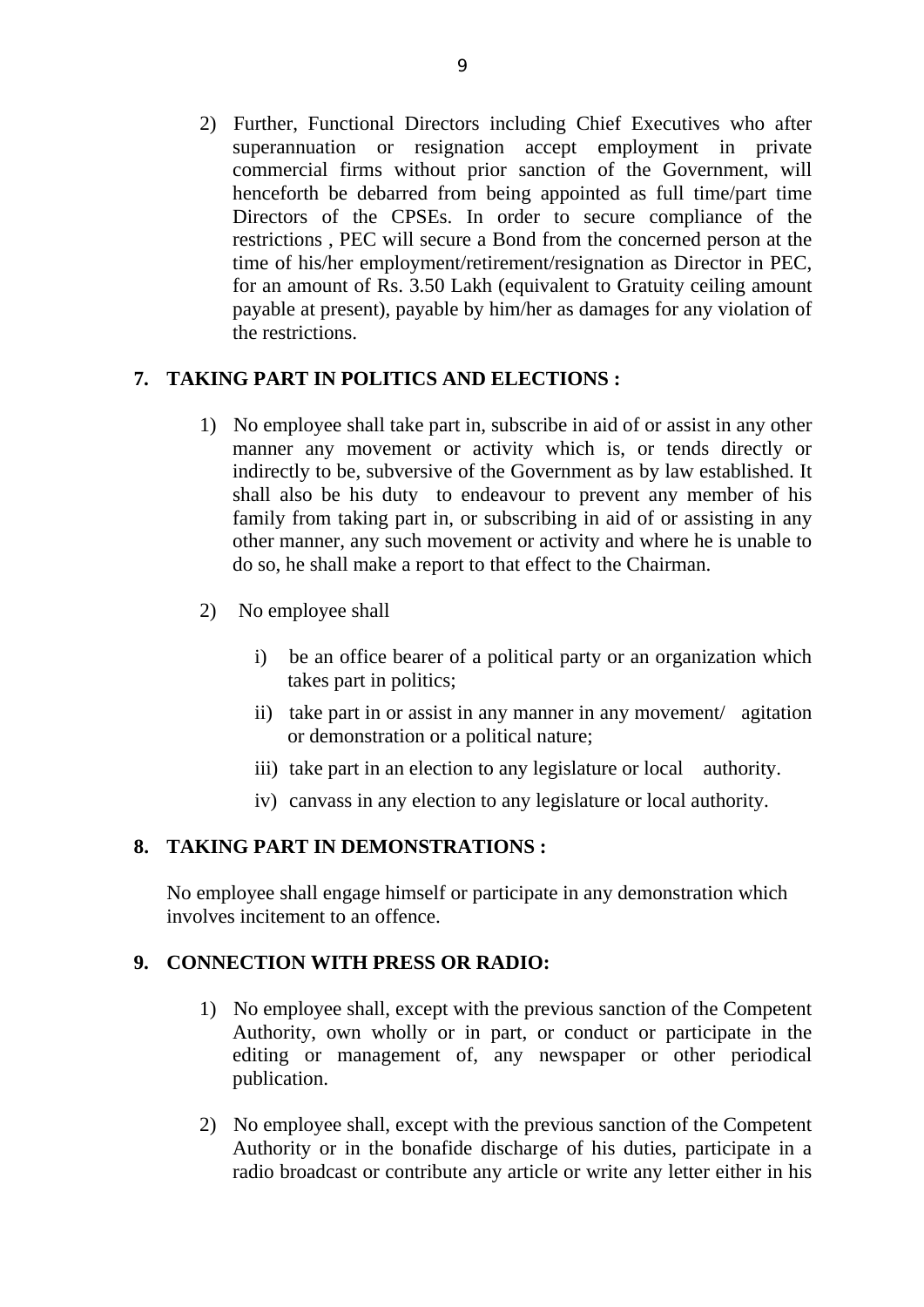own name or anonymously, pseudonymously or in the name of any other person to any newspaper or periodical.

 Provided that no such sanction shall be required if such broadcast or such contribution is of a purely literary, artistic or scientific character.

# **10. CRITICISM OF GOVERNMENT AND THE CORPORATION :**

No employee shall in any radio broadcast or in any document published in his own name or anonymously, pseudonymously or in the name of any other person or in any communication to the press or in any public utterance, make any statement of fact or opinion :-

- a) which has the effect of adverse criticism of any policy or action of the central Government or a state Government or of the Corporation or
- b) which is capable or embarrassing the relation between:
	- i) the central Government and the Government of any State/ Government of any foreign State.
	- ii) the Corporation and the Central Government or any State Government or Government of any foreign State.
	- iii) the Corporation and the public.

Provided that nothing in these Rules shall apply to any statement made or views expressed by an employee, of a purely factual nature which are not considered to be of a confidential nature, in his official capacity or in due performance or the duties assigned to him.

## **11. EVIDENCE BEFORE COMMITTEE OR ANY OTHER AUTHORITY:**

- 1) Same as provided in Sub Rule (3), no employee shall, except with the previous sanction of the Competent Authority, give evidence in connection with any enquiry conducted by any person, committee or authority.
- 2) Where any sanction has been accorded under Sub-Rule (1), no employee giving such evidence shall criticize the policy or any action of the Central Government or a State Government, or of the Corporation.
- 3) Nothing in this rule shall apply to :
	- a) evidence given at any enquiry before an authority appointed by the government, parliament or a state legislature or any Corporation.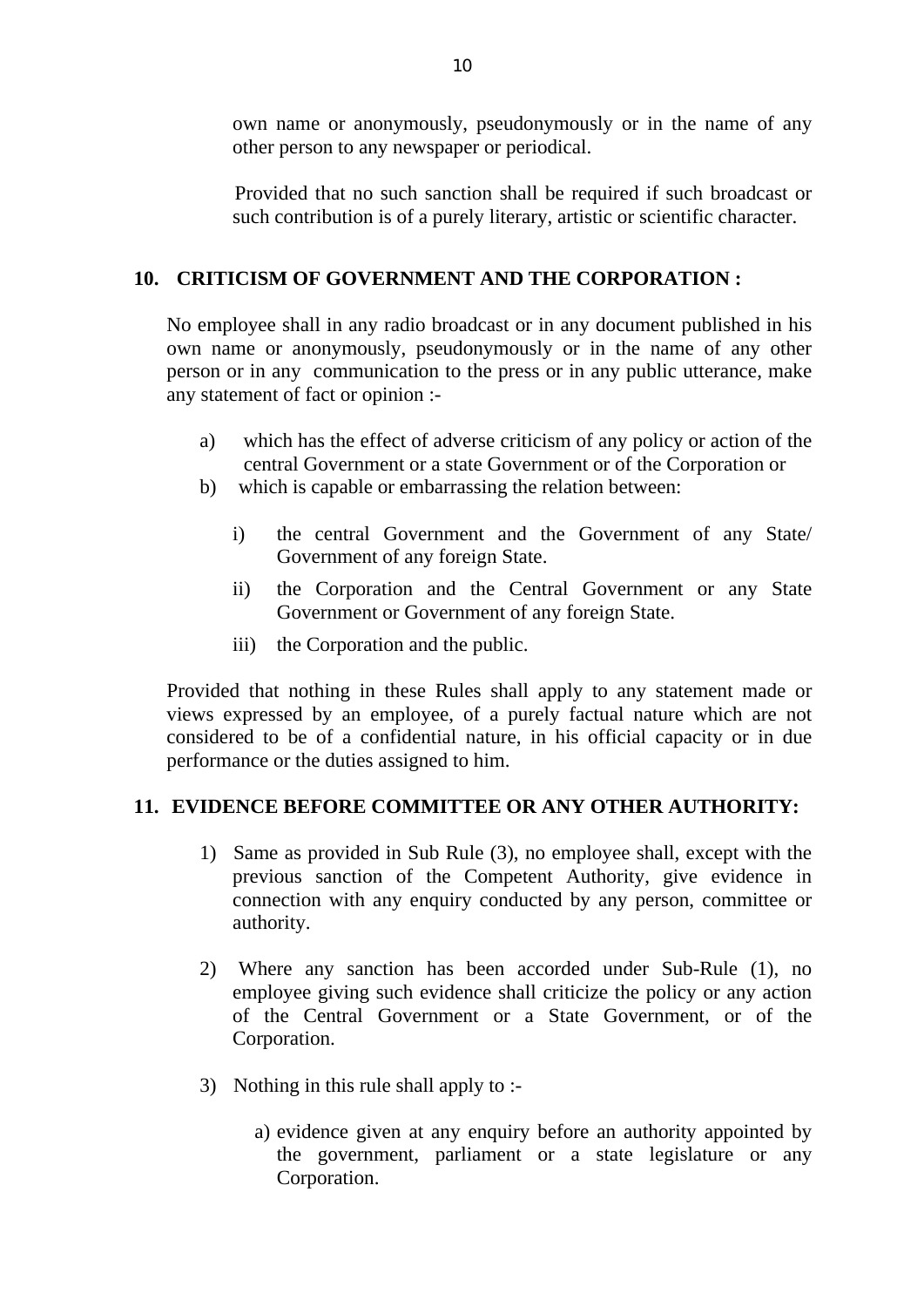- b) evidence given in any judicial enquiry, or
- c) evidence given at any departmental enquiry ordered by authorities subordinate to the Government/Corporation.

#### **12. UNAUTHORISED COMMUNICATION OF INFORMATION**

No employee shall, except in accordance with any general or special order of the Corporation or in the performance in good faith of the duties assigned to him, communicate, directly or indirectly, any official document or any part thereof or information to any officer or other or other employee, or any other person to whom he is not authorized to communicate such document or information.

#### **13. GIFTS:**

1) Save as otherwise provided in these Rules, no employee shall accept or permit any member of his family or any other person acting on his behalf, to accept any gift.

**Explanation:** the expression "gift" shall include free transport, board, lodging or other service or any other pecuniary advantage when provided by any person other than a near relative or a personal friend having no official dealings with the employee.

**Note:** An employee shall avoid acceptance of lavish or frequent hospitability from an individual or firm having official dealings with him.

2) On occasions such as weddings, anniversaries, funerals or religious functions, when the making of gifts is in conformity with the prevailing religious or social practices, an employee may accept gifts from his/her near relatives/ personal friends but he/she shall make a report to the Competent Authority if the value of the gift is more than the limit prescribed as under:-

| Group $A -$ | $Rs. 5000/-$ |
|-------------|--------------|
| Group $B -$ | $Rs. 3000/-$ |
| $Group C-$  | $Rs. 1000/-$ |

3) In any other case, an employee of the Corporation shall not accept or permit any member of his family or any other person acting on his behalf to accept any gift without the sanction of the Competent Authority if the value of the gift is more than the limit prescribed as under:-

 Group A&B - Rs. 1000/- Group C - Rs. 250/-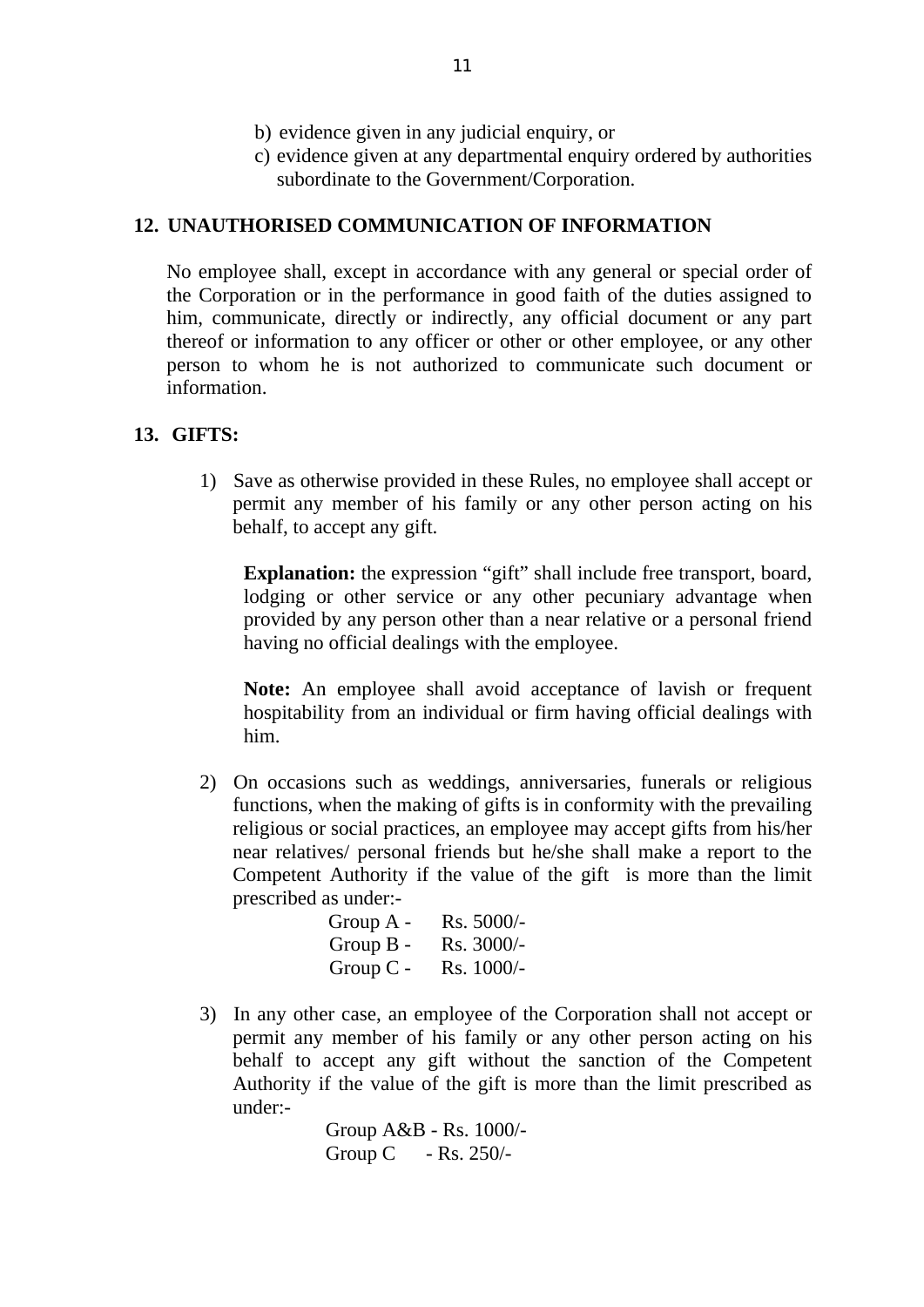Gifts of higher value can be accepted only with prior sanction. The sanction shall be given within 30 days from the date of the receipt of request. If no communication is received within 30 days, the sanction shall be deemed to have been given.

## **13 A No employee of the Corporation shall:**

- i) give or take or abet the giving or taking of dowry ; or
- ii) demand, directly or indirectly, from the parents or guardian or a bride or bridegroom, as the case may be, any dowry.

**Explanation:** For the purpose of this Rule "Dowry" has the same meaning as in the Dowry Prohibition Act, 1961 (28 of 1961)

## **14. PUBLIC DEMONSTRATIONS IN HONOUR OF CORPORATION EMPLOYEES:**

No employee shall except with the previous sanction of the Competent Authority receive any complimentary or valedictory address or accept any testimonial or attend any meeting or entertainment held in his honour, or in the honor of any other employee.

Provided that nothing in this Rule shall apply to:—

- i) a farewell entertainment of a substantially private and informal character held in honour of an employee or any other employee on the occasion of his retirement or transfer or leaving the service of Corporation; or
- ii) the acceptance of simple and inexpensive entertainment arranged by public bodies or institutions.

**Note:** Exercise of pressure or influence of any sort on any employee to induce him to subscribe towards any farewell entertainment even if it is of a substantially private or informal character is forbidden.

## **15. PRIVATE TRADE OR EMPLOYMENT:**

1) No employee shall, except with the previous sanction of the Competent Authority, engage directly or indirectly in any trade or business or undertake any other employment.

Provided that an employee may, without such sanction, under take honorary work of a Social or charitable nature or occasional work of a literary, academic, artistic or scientific character, subject to the condition that his official duties do not thereby suffer.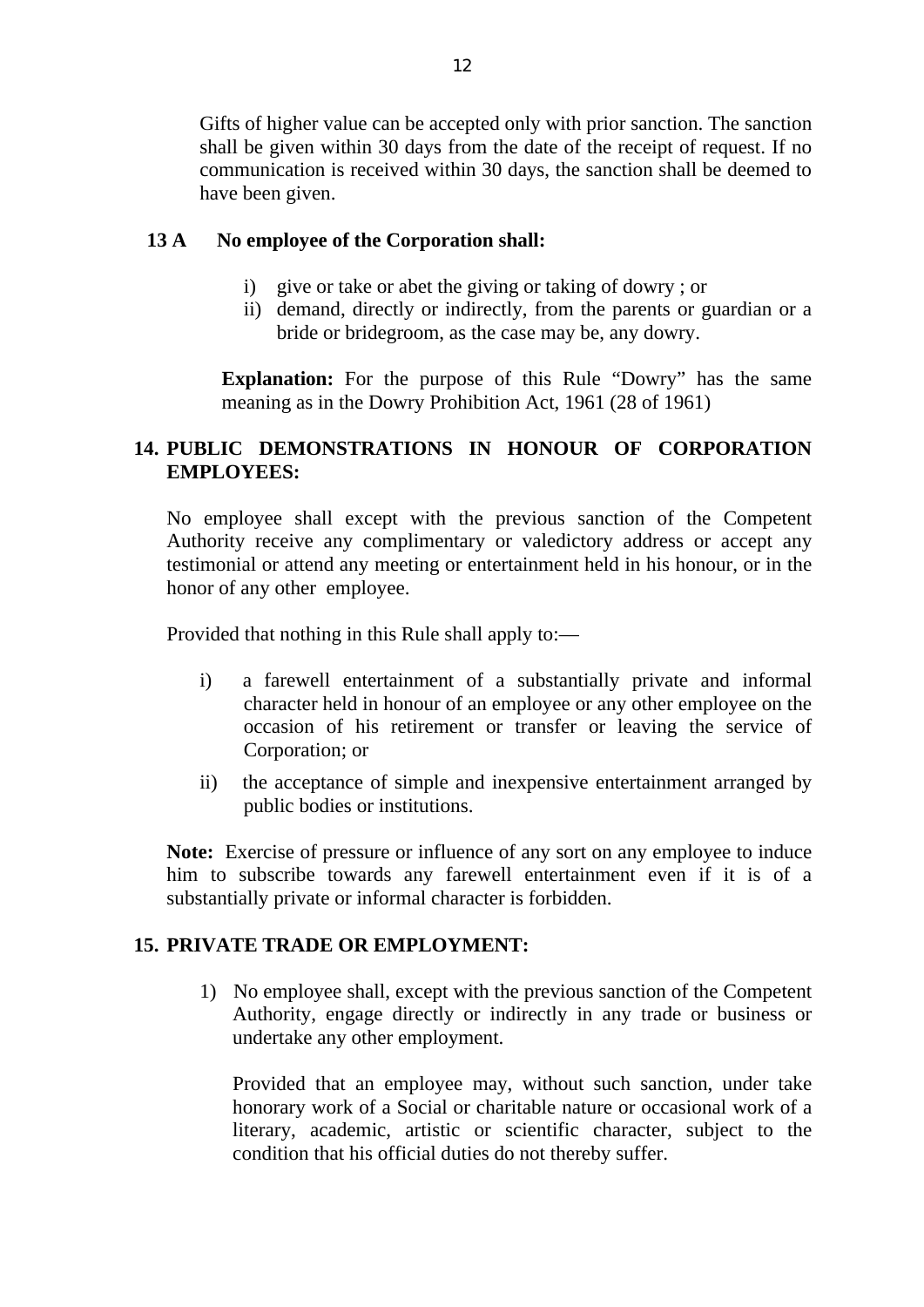2) Every employee shall report the Competent Authority if any member of his family is engaged, in a trade or business or owns or manages an insurance agency or commission agency.

**Explanation:** canvassing by an employee in support of the business, insurance agency, commission agency, etc. owned or managed by his wife or any other member of his family shall be deemed to be a breach of this Rule.

3) No employee shall, without the previous sanction of the Competent Authority, except in the discharge of his official duties, take part in the registration, promotion or management of any bank or other Company which is required to be registered under the Companies Act,1956 ( I of 1956) or other law for the time being in force or any co-operative society for commercial purposes;

Provided that an employee may take part in the registration, promotion or management of a Consumer/House Building Co-operative Society, substantially for the benefit of the Corporation, registered under the Co-operative Society Act, 1912 (2 of 1912) of any other law for the time being in force or of a literary, scientific or charitable society registered under the Societies Registration Act, 1860 921 of 1860), or any corresponding law in force.

4) No employee may accept any fee or any pecuniary advantage for any work done by him for any public body or any private person without the sanction of the Competent Authority.

#### **16. INVESTMENT, LENDING AND BORROWING :**

i) Now employee shall speculate in any stock, share or other investment.

**Explanation:** Frequent purchase or sale or both of shares, securities or other investments of a fluctuating value shall be deemed to be speculation within the meaning of this Sub-Rule.

- ii) No employee shall make, or permit any member of his family or any person acting on his behalf to make any investment which is likely to embarrass or influence in the discharge of his official duties.
- iii) If any question arises whether any transaction is of the nature referred to in Sub-Rule (i) or (ii), the decision of the Competent Authority thereon shall be final.
- iv) No employee shall save in the ordinary course of business with a bank or the Life Insurance Corporation, either himself or through any member of his family or any other person acting on his behalf.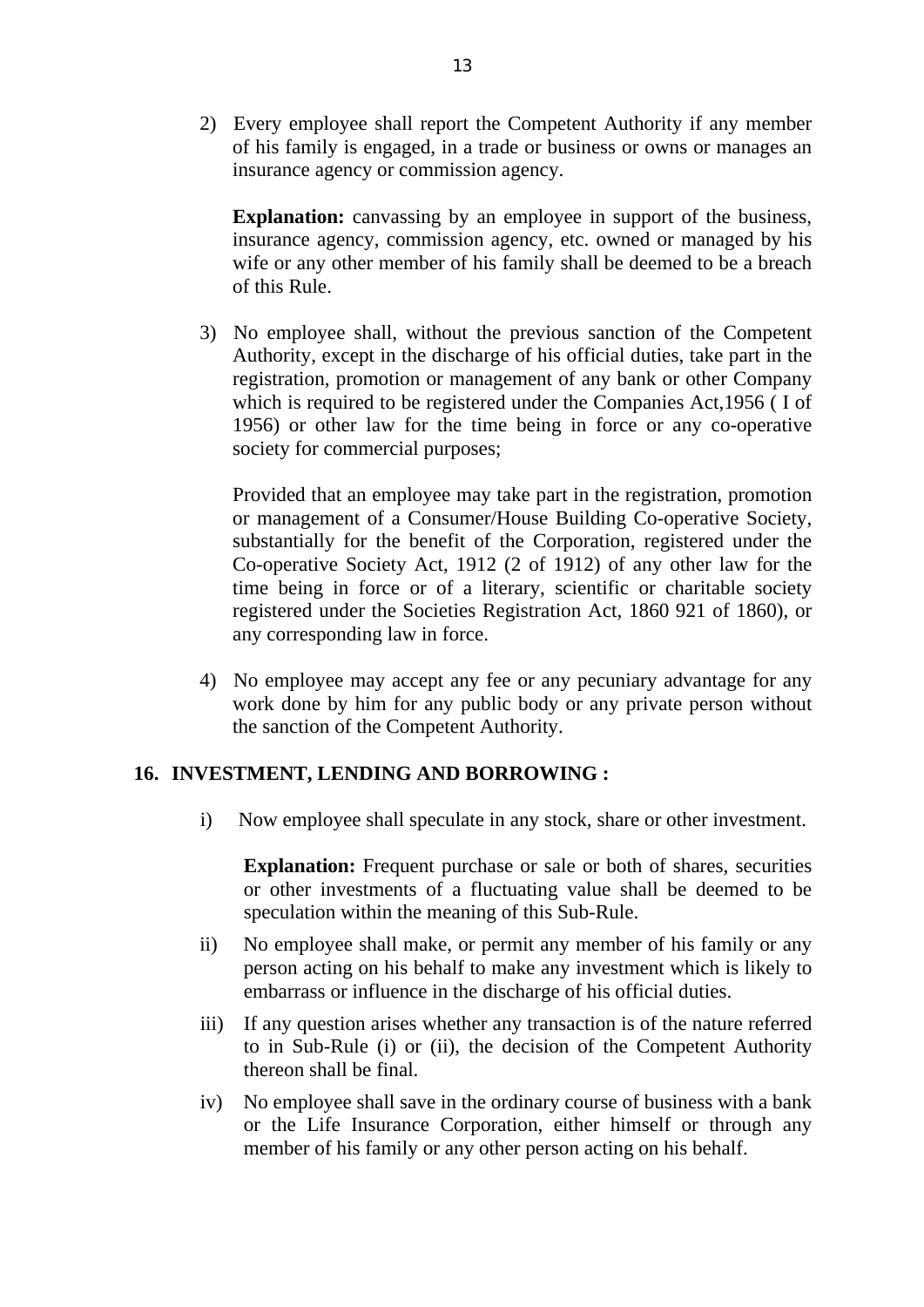- a) lend or borrow or deposit money as a principal or agent, to or from or with any person or firm of company within the local limits of his authority or with whom he likely to have official dealing or otherwise place himself under any pecuniary obligation to such person or firm or private limited company ; or
- b) lend money to any person at interest or in a manner whereby return in money or in kind is charged or paid; Provided that an employee may give or accept from a relative or a personal friend a purely temporary loan of a small amount free of interest, or operate a credit account with a bonafide tradesman or make an advance of pay to his private employee.

 Provided further that nothing contained in this sub-rule shall apply in respect of any transaction entered into by an employee with the previous sanction of the Competent Authority.

v) When an employee is appointed or transferred to a post of such nature as would involve him in the breach of any of the provisions of Sub-Rule (ii) or Sub-Rule (iv) he shall forthwith report the circumstances to the Competent Authority and shall thereafter act in accordance with such order as may be made by such authority.

## **17. INSOLVENCY AND HABITUAL INDEBTEDNESS:**

- 1) An employee shall avoid habitual indebtedness unless he proves that such indebtedness or insolvency is the result of circumstances beyond his control and does not proceed from extravagance of dissipation,
- 2) An employee who applies to be, or is adjudged or declared insolvent shall forthwith report the fact to the Competent Authority.

# **18. MOVABLE, IMMOVABLE AND VALUABLES.**

- 1) No employee shall, except with the previous knowledge of the Competent Authority, acquire or dispose of any immovable property by lease, mortgage, purchase, sale gift or otherwise, either in his own name or in the name of any member of his family. The construction of house or any addition to the immovable property shall, however, require prior sanction of the Competent Authority.
- 2) No employee shall, except with the previous sanction of the Competent Authority enter into any transaction concerning any immovable of movable property with a person or a firm having official dealings with the employee or his subordinate.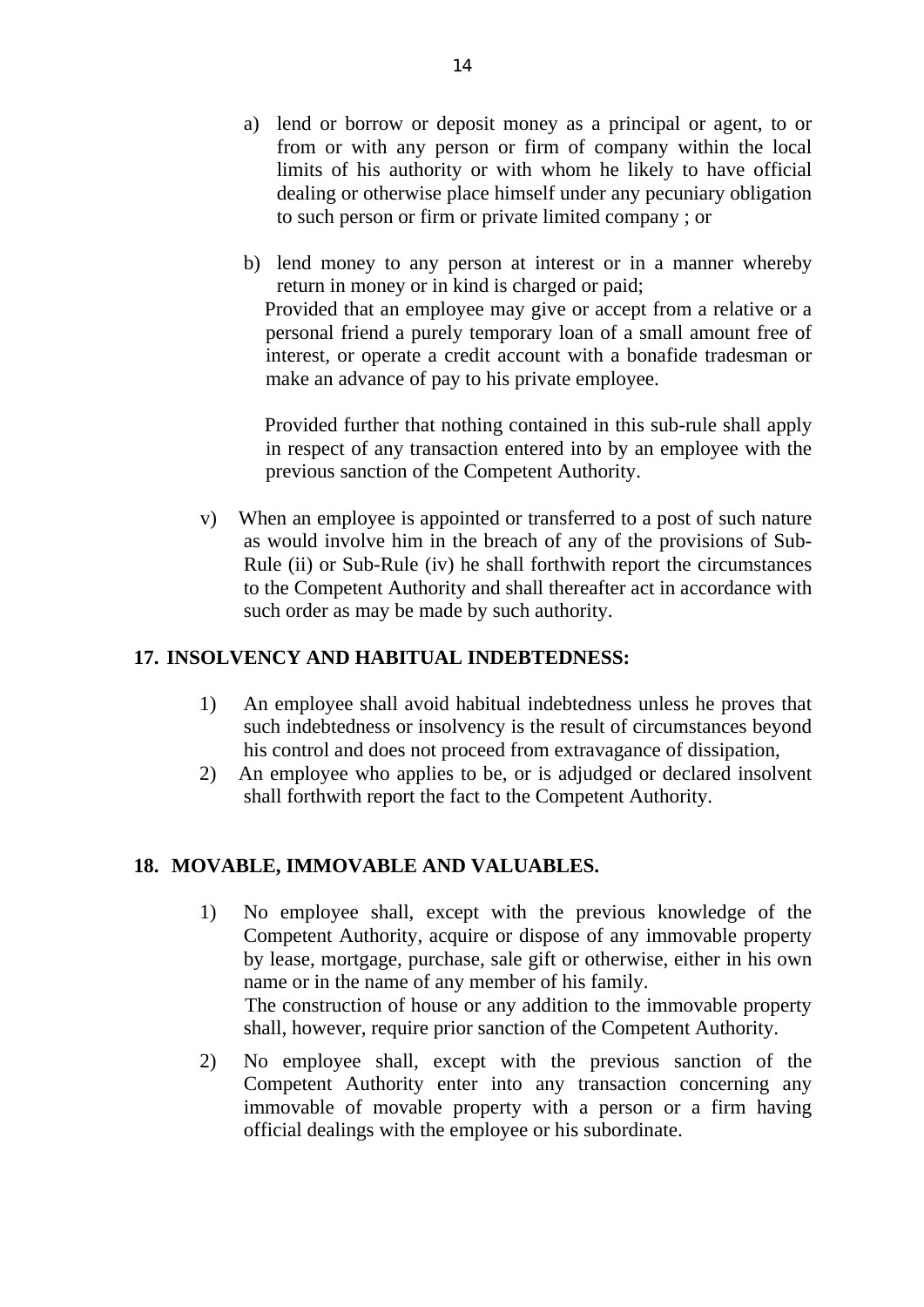- 3) Every employee of the Corporation shall report to the Competent Authority within one month from the date of every transaction concerning movable property owned or held by him/her in his/her own name or in the name of any member of his family if the value of such property exceeds two months basic pay of the employee.
- 4) I) Every employee shall as on the  $1<sup>st</sup>$  January, 1976 or on the first appointment in the Corporation, whichever is later, submit a return of assets and liabilities in the prescribed forms (Annexure I –Six forms) giving the particulars regarding :
	- a) the immovable property inherited by him or owned or acquired by him or held by him on lease or mortgage, either in his own name or in the name of any member of his family or in the name of any other person ;
	- b) shares, debentures, and cash including bank deposits inherited by him or otherwise owned , acquired, held by him;
	- c) other movable property inherited by him or otherwise owned, acquired or held by him if the value of such property exceeds Rs.1000/-
	- d) debts and other liabilities, incurred by him directly or indirectly;
- II) every employee shall, beginning  $1<sup>st</sup>$  January 1976 submit a return of immovable property inherited/owned/acquired, once in every two years in the prescribed Performa (Annexure II)
- 5) The Competent Authority may, at any time, by general or specific order require an employee to submit, within a period specified in the order a full and complete statement of such movable or immovable property held or acquired by him or on his behalf or by any member of his family as may be specified in the order. Such statement shall, if so required by the Competent Authority includes details of the means by which, or the source from which such property was acquired.
- 6) Notwithstanding anything contained in Sub-Rule (2) of Rule 18 no employee shall, except with the previous sanction of the Competent Authority:
	- a) acquire, by purchase, mortgage, lease gift or otherwise, either in his own name or in the name of any member of his family any immovable property situated outside India;
	- b) dispose of, by sale, mortgage, gift or otherwise, grant any lease in respect of any immovable property situated outside India which was acquired or is held by him either in his own name or in the name of any member of his family.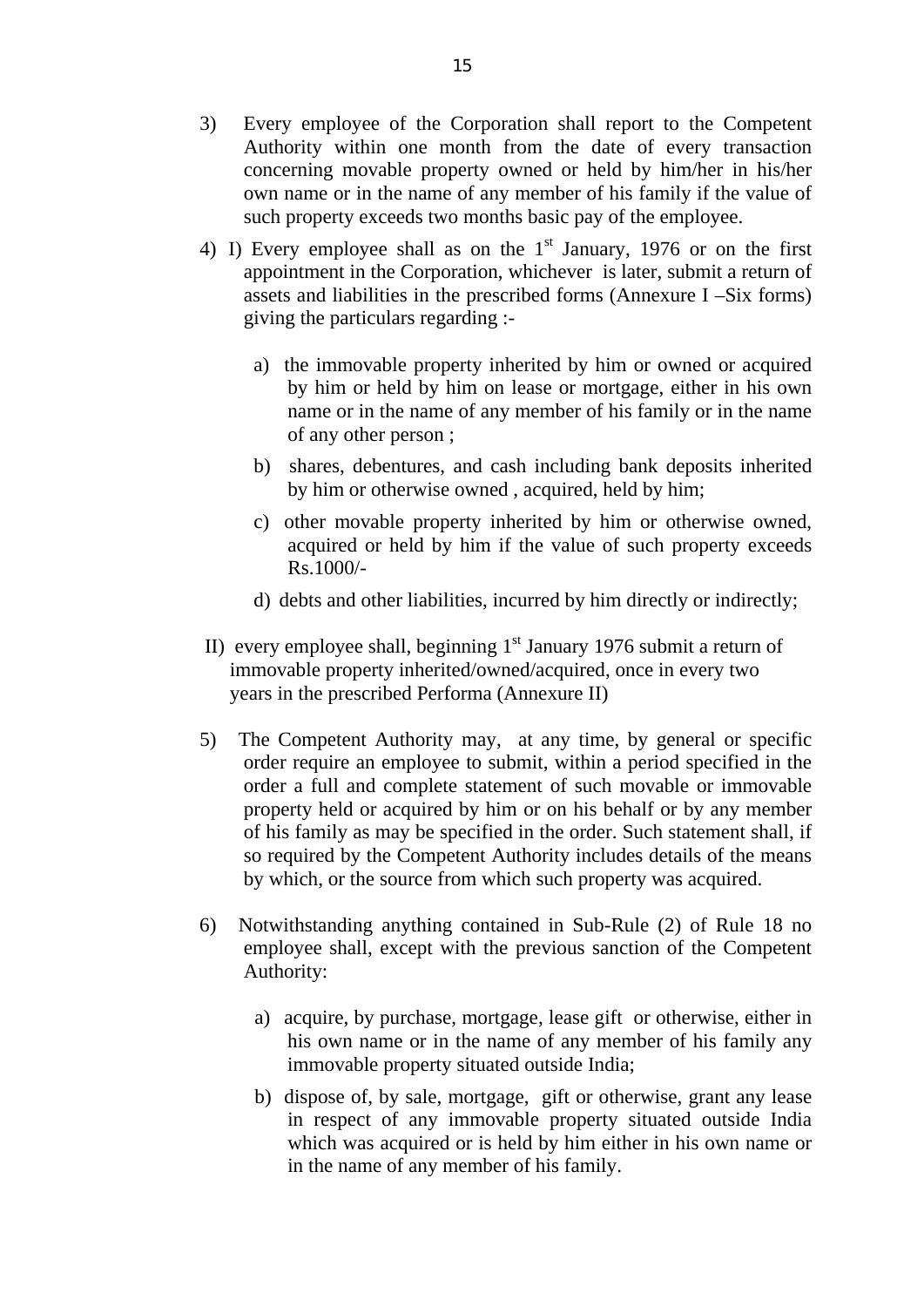- c) enter into any transaction with any foreigner, foreign Government, foreign organization or concern :
	- i) for the acquisition, by purchase, mortgage, lease, gift or otherwise, either in his name or in the name of any member of his family, of any immovable property ;
	- ii) for the disposal of, by sale, mortgage, gift or otherwise, or the grant of any lease in respect of any immovable property which was acquired or is held by him either in his own name or in the name of any member of his family.

#### **19. CONVASSING OF NON-OFFICIAL OR OTHER INFLUENCE :**

1) No employee shall bring or attempt to bring any outside influence to bear upon any superior authority to further his interests in respect of matters pertaining to his service in the Corporation.

#### **20. BIGAMOUS MARRIAGE**

- 1) No employee shall enter into or contract, a marriage with a person having a spouse living ; and
- 2) No employee, having a spouse living, shall enter into or contract, a marriage with any person;

Provided that the Board may permit an employee to enter into, or contract, any such marriage as is referred to in clause (1) or Clause (2), if it is satisfied that:

- a) such marriage is permissible under the personal law applicable to such employee and the other party to the marriage; and
- b) there are other grounds for so doing
- 3) An employee who has married or marries a person other than that of Indian Nationality shall forthwith intimate the fact to Competent Authority

Provided that nothing in this rule shall apply to an employee, who has more than three children on the  $30<sup>th</sup>$  day of September, 1977.

Provided further that an employee referred to in the preceding proviso shall ensure that the number of his/her children does not exceed the number of children he/she has on that day.

#### **21. CONSUMPTION OF INTOXICATING DRINKS AND DRUGS:**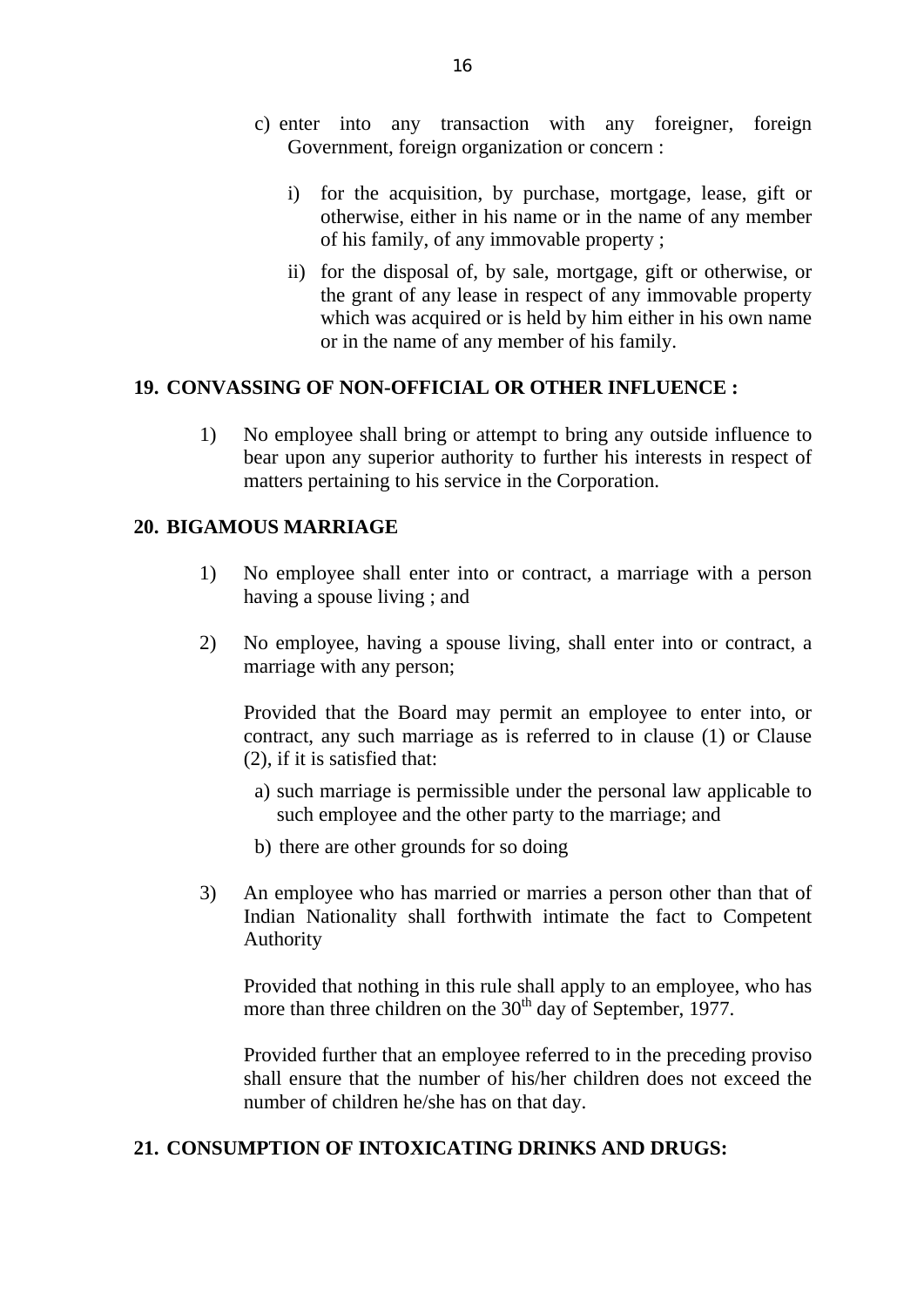An employee shall:

- a) strictly abide by any law relating to intoxicating drinks or drugs in force in any area in which he may happen to be for the time being:
- b) not be under the influence of any intoxicating drinks during the course of his duties and shall also take due care that the performance of his duties at any time is not affected in any way by the influence of such drink or drug:
- c) not appear in a public place in a state of intoxication
- d) not use in excess any intoxicating drink or drug.

### **22. SUSPENSION:**

- 1) The Appointing Authority or any authority to which it is subordinate or the Disciplinary Authority or any other authority empowered in that behalf by the Board of Directors by general or special order may place an employee under suspension.
	- a) where a disciplinary proceedings against him is contemplated or is pending ;or
	- b) where a case against him in respect of any criminal offence is under investigation or trial.
- 2) An employee who is detained in custody, whether on a criminal charge or otherwise for a period exceeding 48 hours shall be deemed to have been suspended with effect from the date of detention, by an order of Appointing Authority, and shall remain under suspension until further orders.
- 3) Where a penalty of dismissal or removal from service imposed upon an employee under suspension is set aside on appeal or on review under these rules and the case is remitted for further inquiry or action or with any other directions, the order of his suspension shall be deemed to have continued in force on and from the date of the original order of dismissal or removal and shall remain in force until further orders.
- 4) Where a penalty of dismissals or removal from service imposed upon an employee is set aside or declared or rendered void in consequence of or by a decision of a court of law and the Disciplinary Authority, on consideration of the circumstances of the case, decides to hold a further inquiry against him on the allegations on which the penalty of dismissal or removal was originally imposed, the employee shall be deemed to have been placed under suspension by the Appointing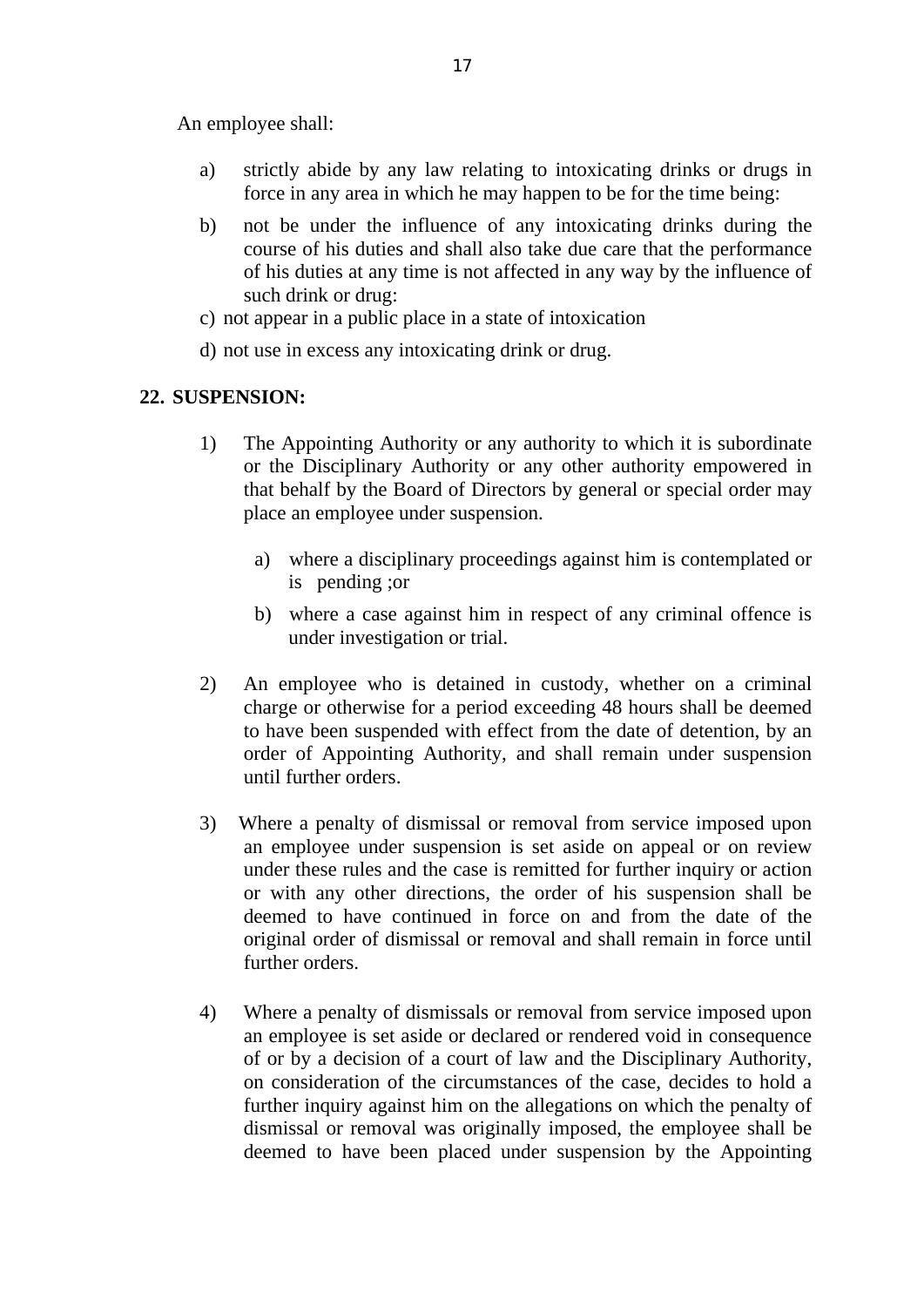Authority from the date of the original order of dismissal or removal and shall continue to remain under suspension until further orders.

5) An order of suspension made or deemed to have been made under this Rule may at any time be revoked by the authority which made or is deemed to have made the order or by any authority to which that authority is subordinate.

### **23. SUBSISTENCE ALLOWANCE :**

- 1) An employee under suspension shall be entitled to draw subsistence allowance equal to 50 percent of his basic pay provided the disciplinary authority is satisfied that the employee is not engaged in any other employment or business or profession or vocation. In addition he shall be entitled to Dearness Allowance admissible on such subsistence allowance and any other Compensatory Allowance of which he was in receipt on the date of suspension provided the Suspending Authority is satisfied that the employee continues to meet the expenditure for which the allowance was granted.
- 2) Where the period of suspension exceeds six months, the authority which made or is deemed to have made the order of suspension shall be competent to vary the amount of Subsistence Allowance for any period subsequent to the period of the first six months as follows :
	- i. the amount of Subsistence Allowance may be increased to 75 percent of basic pay and allowance thereon if, in the opinion of the said authority, the period of suspension has been prolonged for reasons to be recorded in writing not directly attributable to the employee under suspension.
	- ii. the amount of Subsistence Allowance may be reduced to 25 percent of basic pay and allowance thereon if in the opinion of the said authority, the period of suspension has been prolonged due to the reasons to be recorded in writing, directly attributable to the employee under suspension.
- 3) If an employee is arrested by the Police on a criminal charge and bail is not granted, no subsistence allowance is payable. On grant of bail, if the authority competent to do so decides to continue the suspension, the employee shall be entitled to subsistence allowance from the date he is granted bail.

# **24. TREATMETN OF THE PERIOD OF SUSPENSION :**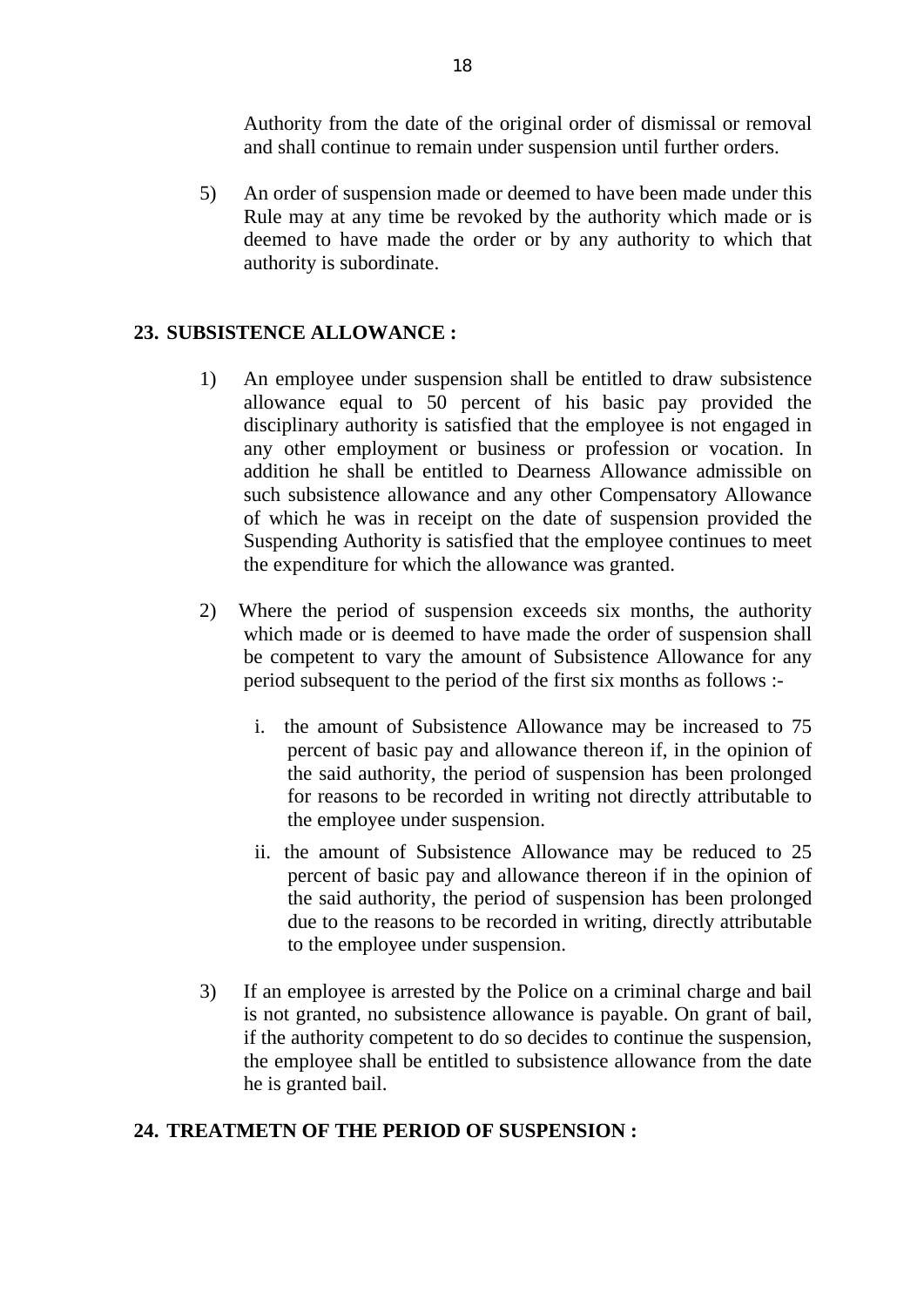- 1) When the employee under suspension is reinstated, the authority competent to do so may grant to him the following pay an allowances for the period of suspension :
	- a) if the employee is exonerated and not awarded any of the penalties mentioned in Rule 25, the full pay and allowances which he would have been entitled to if he had not been suspended, less the subsistence allowance already paid to him; and
	- b) if otherwise, such proportion of pay and allowances as the said authority may prescribe.
- 2) In a case falling under sub-clause (a) the period of absence from duty will be treated as a period spent on duty. In case falling under subclause (b) it will not be treated as a period spent on duty unless the said authority so directs.

### **25. PENALTIES :**

The following penalties may be imposed on an employee as hereinafter provided, for misconduct committed by him of for any other good and sufficient reasons.

#### **MINOR PENALTIES:**

- a) Censure;
- b) Withholding of increments of pay with or without cumulative effect;
- c) Withholding promotion;
- d) Recovery from pay of such other amount as may be due to him of the whole or part of any pecuniary loss caused to the Corporation by negligence or breach of orders;
- e) Reduction to a lower stage in the time-scale of pay for a period not exceeding 3 years, without cumulative effect and not adversely affecting his terminal benefits.

#### **MAJOR PENALTIES:**

f) Save as provided in clause (e), reduction to a lower stage in the timescale of pay for a specified period with further directions as to whether or not the employee will earn increments of pay during the period of such reduction and whether on the expiry of such period the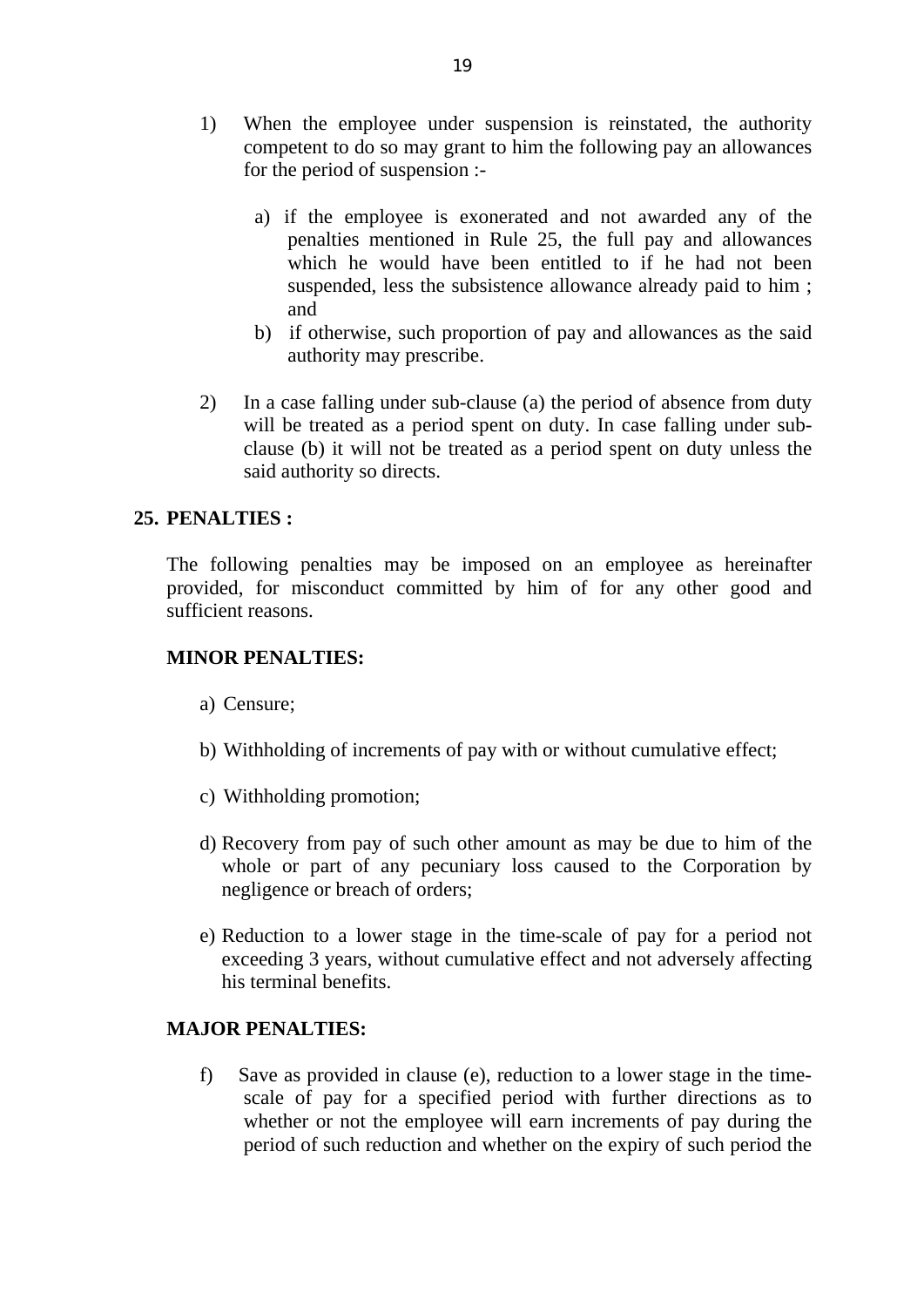reduction will or will not have the effect of postponing future increments of his pay;

- g) Reduction to a lower grade or post which shall ordinarily be a bar to the promotion of the employee to the grade or post from which he was reduced, with or without further directions regarding conditions of restoration to the grade or post from which he was reduced and his seniority and pay on such restoration;
- h) Compulsory Retirement;
- i) Removal form service which shall not be a disqualification for future employment under the Government or the Corporation/Company owned or controlled by the Govt.;
- j) Dismissal from service which shall ordinarily be a disqualification for the future employment under the Govt. or the Corporation/Company owned or controlled by the Govt.;

Provided that, in every case in which the charge of possession of assets disproportionate to known sources of income or the charge of acceptance from any person of any gratification, other than legal remuneration, as a motive or reward for doing or for bearing to do any official act is established, the penalty mentioned in the clause (i), or (j) shall be imposed;

Provided further that in any exceptional case and for special reasons recorded in writing, any other penalty may be imposed.

- **Explanation: -** the following shall not amount to a penalty within the meaning of this Rule:
	- i) Withholding of increment of an employee on account of his work being found unsatisfactorily or not being of the required standard or for failure to pass prescribed test or examination;
	- ii) Stoppage of an employee at the efficiency bar in a time scale, on the ground of his unfitness to cross the bar;
	- iii) Non-promotion, whether in an officiating capacity or otherwise, of an employee, to a higher post for which he may be eligible for consideration but for which he is found unsuitable after consideration of his case;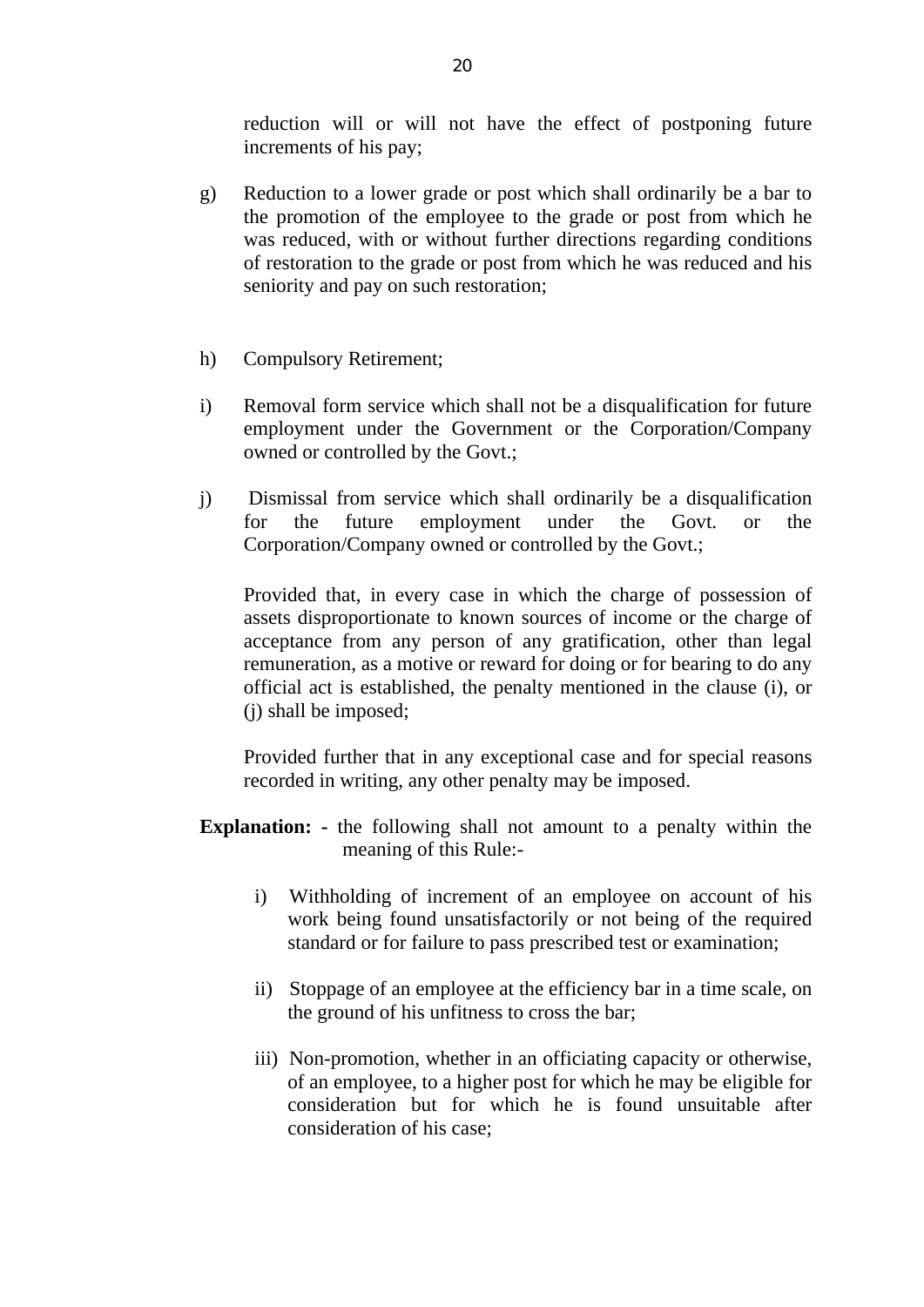- iv) Reversion to a lower grade of post, of an employee officiating in a higher grade of post, on the ground that he is considered, after trial, to be unsuitable for such higher grade or post, or on administrative grounds unconnected with his conduct;
- v) Reversion to his previous grade or post, of an employee appointed on probation to another grade or post, during or at the end of the period of probation, in accordance with the terms of his appointment;
- vi) Termination of service ––
	- a) of an employee appointed on probation, during or at the end of the period of probation, in accordance with the terms of his appointment;
	- b) of an employee appointed in a temporary capacity otherwise than under a contract or agreement, on the expiration of the period for which he was appointed, or earlier in accordance with the terms of his appointment;
	- c) of an employee appointed under a contract or agreement, in accordance with the terms of such contract or agreement; and
	- d) of an employee on reduction of establishment.

## **26. DISCIPLINARY AUTHORITY:**

- 1) The Disciplinary Authority, as specified in the schedule or any authority higher than it may impose any of the penalties specified in Rule 25 on any employee.
- 2) Appointment of Adhoc Disciplinary Authority where the prescribed Disciplinary Authority is unable to function as the Disciplinary Authority in respect of any official, on account of his/her being personally concerned with the charges or being a material witness in support of the charges, the next higher authority in the Schedule i.e. the Appellate Authority will appoint an 'Ad-hoc Disciplinary Authority'. The Appellate Authority and the Reviewing Authority as mentioned in the Schedule of Authorities shall remain unchanged.
- 3) Schedule of the time limit in conducting investigations and departmental inquiries as under:

| S.No.<br><b>State of Investigation or Inquiry</b> |                                     | <b>Time Limit</b>                       |  |  |
|---------------------------------------------------|-------------------------------------|-----------------------------------------|--|--|
|                                                   | Issue of charge-sheet, if required. | (i) Two months from the date of receipt |  |  |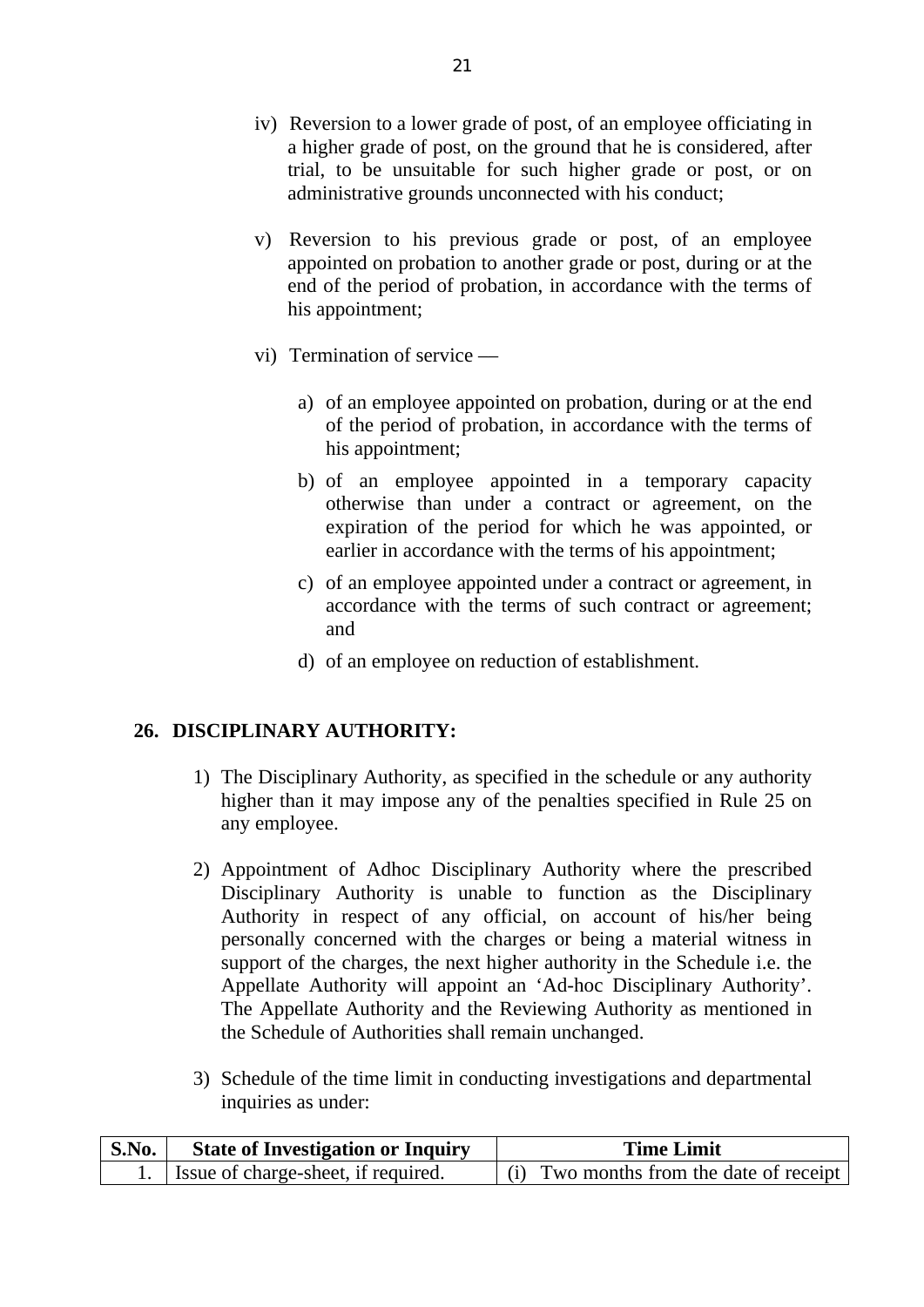|    |                                                                                                                             | of investigation report.                                                                                          |  |  |  |
|----|-----------------------------------------------------------------------------------------------------------------------------|-------------------------------------------------------------------------------------------------------------------|--|--|--|
| 2. | of<br>submission<br>of<br>defence<br>Time<br>statement.                                                                     | 15 (Fifteen) days.                                                                                                |  |  |  |
| 3. | Consideration of defence statement.                                                                                         | 15 (Fifteen) days.                                                                                                |  |  |  |
| 4. | Issue of final orders in minor penalty<br>cases.                                                                            | Two months from the receipt of defence<br>statement.                                                              |  |  |  |
| 5. | of IO/PO<br>Appointment<br>in major<br>penalty cases.                                                                       | Immediately<br>after<br>receipt<br>and<br>consideration of defence statement.                                     |  |  |  |
| 6. | Conducting departmental inquiry and<br>submission of report.                                                                | Six months from the date of appointment<br>of IO/PO.                                                              |  |  |  |
| 7. | Sending a copy of the IO's report to<br>Charged<br>for<br>Officer<br>his<br>the<br>representation.                          | i) Within 15 days of receipt of IO's<br>report if any of the Articles of charge<br>has been held as proved;       |  |  |  |
|    |                                                                                                                             | ii) 15 days if all charges held not proved.<br>Reasons for disagreement with IO's<br>findings to be communicated. |  |  |  |
| 8. | Consideration of CO's representation<br>and forwarding IO's report to the<br>CVO.<br>(Applicable for cases where there is a | One month from the date of receipt of<br>representation.                                                          |  |  |  |
|    | malafide/corruption/vigilance angle).                                                                                       |                                                                                                                   |  |  |  |
| 9. | Issuance of orders on the Inquiry<br>Report.                                                                                | One month from the date of CVO's<br>advice.                                                                       |  |  |  |

# **27. PROCEDURE FOR IMPOSING MAJOR PENALTIES :**

- 1) No order imposing any of the major penalties specified in Clauses (e), (f), (g)  $\&$  (g) of Rule 25 shall be made except after an inquiry is held in accordance with this rule.
- 2) Whenever the Disciplinary Authority is of the opinion that there are grounds for inquiring into the truth of any imputation of misconduct or misbehavior against an employee may, itself enquire into or appoint any public servant (hereinafter called the Inquiring Authority) to inquire into the truth thereof.

Provided that the Disciplinary Authority may appoint retired Public Sector Officer/retired Government servants/retired Judges as Inquiry Officers in individual cases on a fixed honorarium for expeditious completion of enquiries. However, the maximum age of the above retired officials shall be 68 years. The panel of Inquiry Officers shall be drawn by the Personnel Division with the approval of the Board of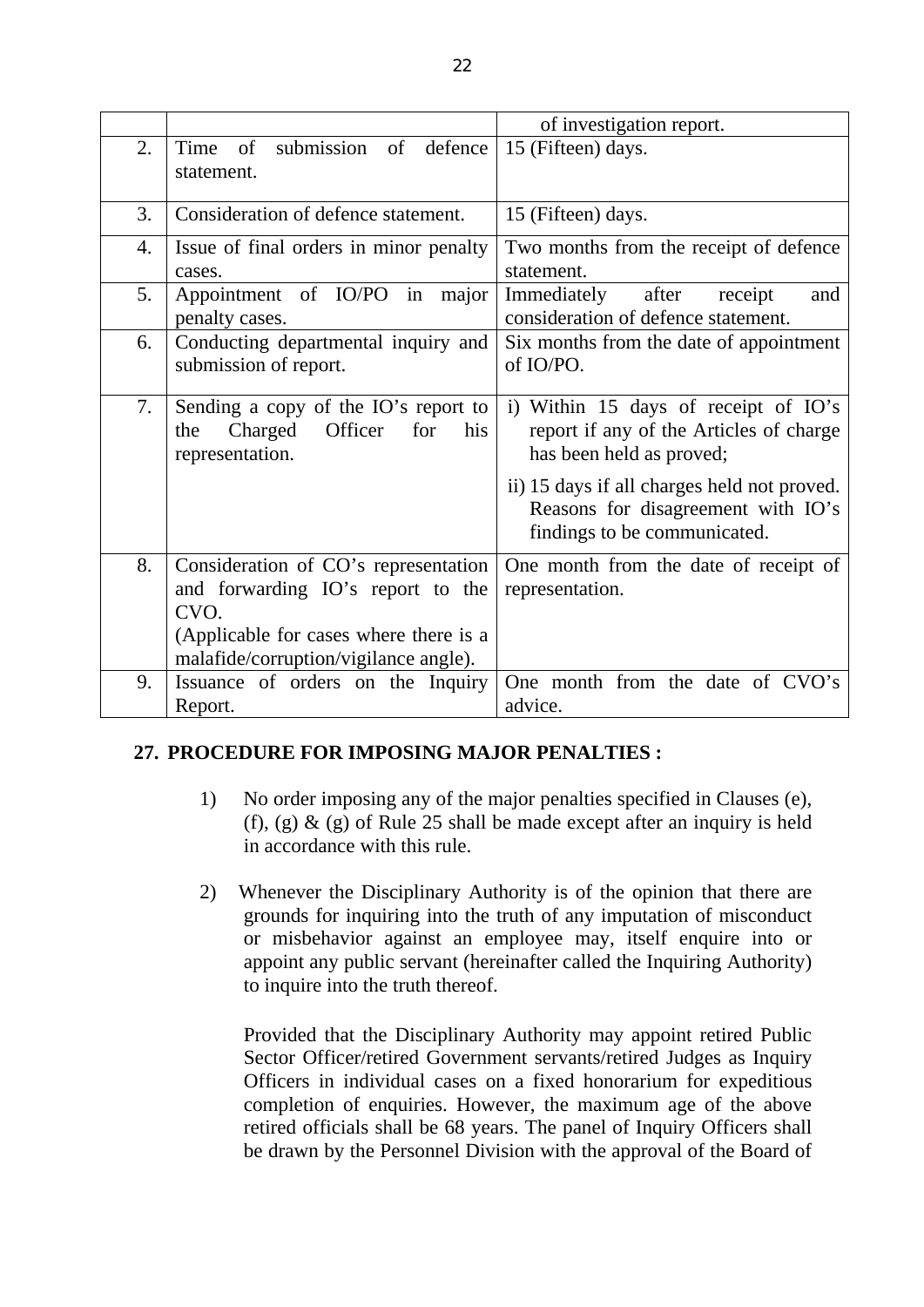Directors. The Disciplinary Authority shall appoint an Inquiry Officer from such panel.

- 3) Where it is proposed to hold an inquiry, the Disciplinary Authority shall frame definite charge on the basis of the allegations against the employee. The charges, together with a statement of the allegations, on which they are based a list of documents by which and a list of witnesses by whom, the articles of charge are proposed to be sustained, shall be communicated in writing to the employee, who shall be required to submit within such time as may be specified by the Disciplinary Authority (not exceeding 15 days), a written statement whether he admits or denies any of or all the Articles of charge.
- **Explanation:** it will not be necessary to show the document listed with the charge-sheet or any other documents to the employee at this stage
- 4) On receipt of the written statement of the employee, or if no such statement is received within the time specified, an enquiry may be held by the Disciplinary Authority itself, or by any other public servant appointed as an Inquiring Authority under sub-clause (2)

 Provided that it may not be necessary to hold an inquiry in respect of the charges admitted by the employee in his statement. The Disciplinary Authority shall, however, record its findings on each such charge.

- 5) Where the Disciplinary Authority itself inquires or appoints an Inquiring Authority for holding an inquiry, it may, by an order appoint a public servant to be known as the "Presenting Officer" to present on its behalf the case in support of the articles of charge.
- 6) The employee may take the assistance of another public servant to present his case, but may not engage a legal practitioner for the purpose unless the person nominated by the Disciplinary Authority is a legal practitioner or unless the Disciplinary Authority, having regard to the circumstances of the case, so permits.
- 7) On the date fixed by the Inquiring Authority, the employee shall appear before the Inquiring Authority at the time, place and date specified in the notice. The Inquiring Authority shall ask the employee whether he pleads guilty or has any defense to make and if he pleads guilty to any of the article of charge, the Inquiring Authority shall record the plea, sign the record and obtain the signature of the employee concerned thereon. The Inquiring Authority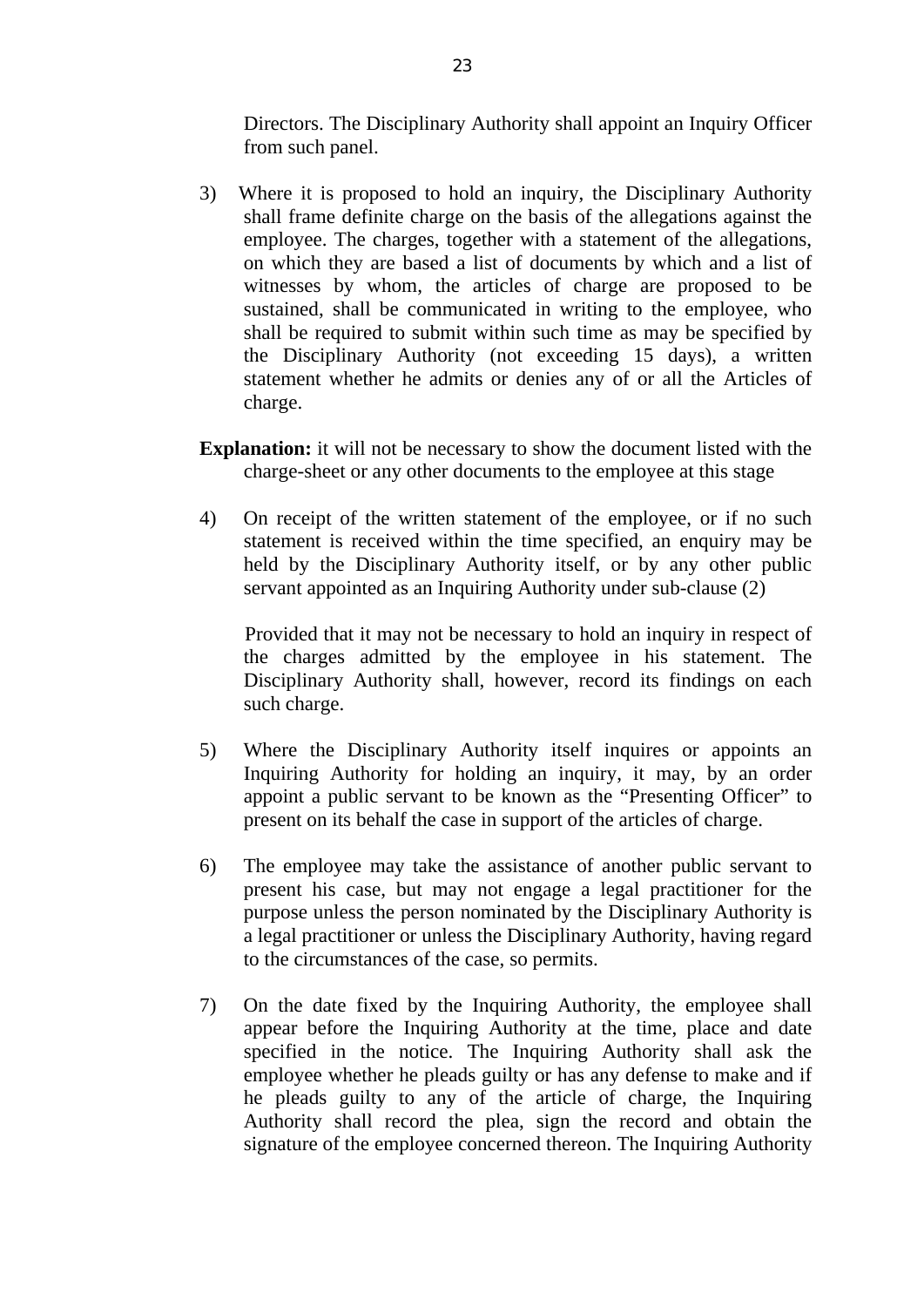shall return a finding of guilt in respect of those articles of charge to which the employee concerned pleads guilty.

- 8) If the employee does not plead guilty, the Inquiring Authority shall adjourn the case to a later date not exceeding thirty days, after recording an order that the employee may, for the purpose of preparing his defence:
- i) Inspect the documents listed with the charge sheet;
- ii) Submit a list of additional documents and witnesses that he wants to examine; and
- iii) Be supplied with the copies of statements of witnesses. If any, listed in the charge-sheet.
- **NOTE:** Relevancy of the additional documents and the witnesses referred to in sub clause 8 (ii) above will have to be given by the employee concerned and the documents and the witnesses shall be summoned if the Inquiring Authority is satisfied about their relevance to the charges under inquiry.
	- 9) The Inquiring Authority shall ask the authority in whose custody or possession the documents are kept, for the production of the documents on such date as may be specified.
	- 10) The authority in whose custody or possession the requisitioned documents are, shall arrange to produce the same before the Inquiring Authority on the date, place and time specified in the requisition notice.

 Provided that the authority having the custody or possession of the requisitioned documents may claim privilege if the production of such documents will be against the public interest or the interest of the Corporation. In that event, it shall inform the Inquiring Authority accordingly.

11) On the date fixed for the inquiry the oral and documentary evidences by which the articles of charge are proposed to be proved shall be produced by or on behalf of Disciplinary Authority. The witnesses shall be examined by or on behalf of the Presenting Officer and may be cross-examined by or on behalf of the employee. The presenting officer shall be entitled to re-examine the witnesses on any points on which they have been cross-examined, but not on a new matter, without the leave of the Inquiring Authority. The Inquiring Authority may also put such questions to the witnesses as it thinks fit.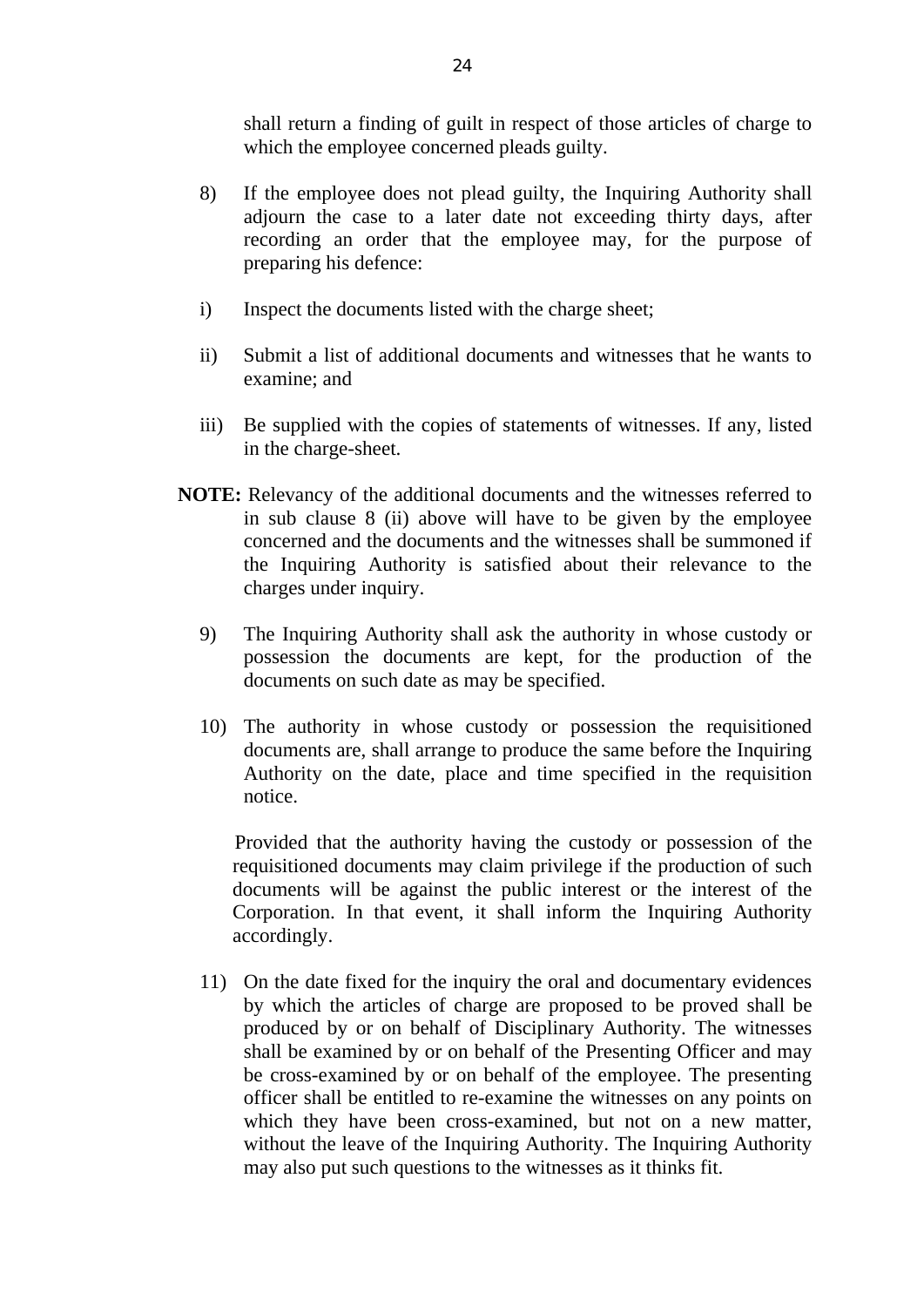- 12) Before the close of the prosecution case, the Inquiring Authority may, in its discretion, allow the Presenting Officer to produce evidence not included in the charge-sheet or may itself call for new evidence or recall or re-examine any witness. In such case the employee shall be given opportunity to inspect the documentary evidence before it is taken on record; or to cross-examine a witness who has been so summoned.
- 13) When the case for the Disciplinary Authority is closed, the employee may be required to state his defence, orally of in writing, as he may prefer. If the defence is made orally, it shall be recorded and the employee shall be required to sign the record. In either case a copy of the statement of defence shall be given to the Presenting Officer if any, appointed.
- 14) The evidence on behalf of the employee shall then be produced. The employee may examine himself in his own behalf if he so prefers. The witnesses produced by the employee shall then be examined and shall be liable to cross-examination, re-examination and examination by the Inquiring Authority according to the provision applicable to the witnesses for the Disciplinary Authority.
- 15) The Inquiring Authority may, after the employee closes his case, and shall, if the employee has not examined himself, generally question him on the circumstances appearing against him in the evidence for the purpose of enabling the employee to explain any circumstances appearing in evidence against him.
- 16) The Inquiring Officer may, after completion of the production of evidence, hear the Presenting Officer, if any appointed, and the employee, or permit them to file written briefs of their respective cases, if they so desire.
- 17) If the employee does not submit the written statement of defence referred to in sub-rule (3) on or before the date specified for the purpose or does not appear in person, or through the assisting officer of otherwise fails or refuses to comply with any of the provision or these rules, the Inquiring Authority may hold the enquiry ex-parte.
- 18) Whenever any Inquiring Authority, after having heard and recorded the whole or any part of the evidence in an inquiry ceases to exercise jurisdiction therein in and is succeeded by another Inquiry Authority which has and which exercises, such jurisdiction, the Inquiring Authority so succeeding may act on the evidence so recorded by its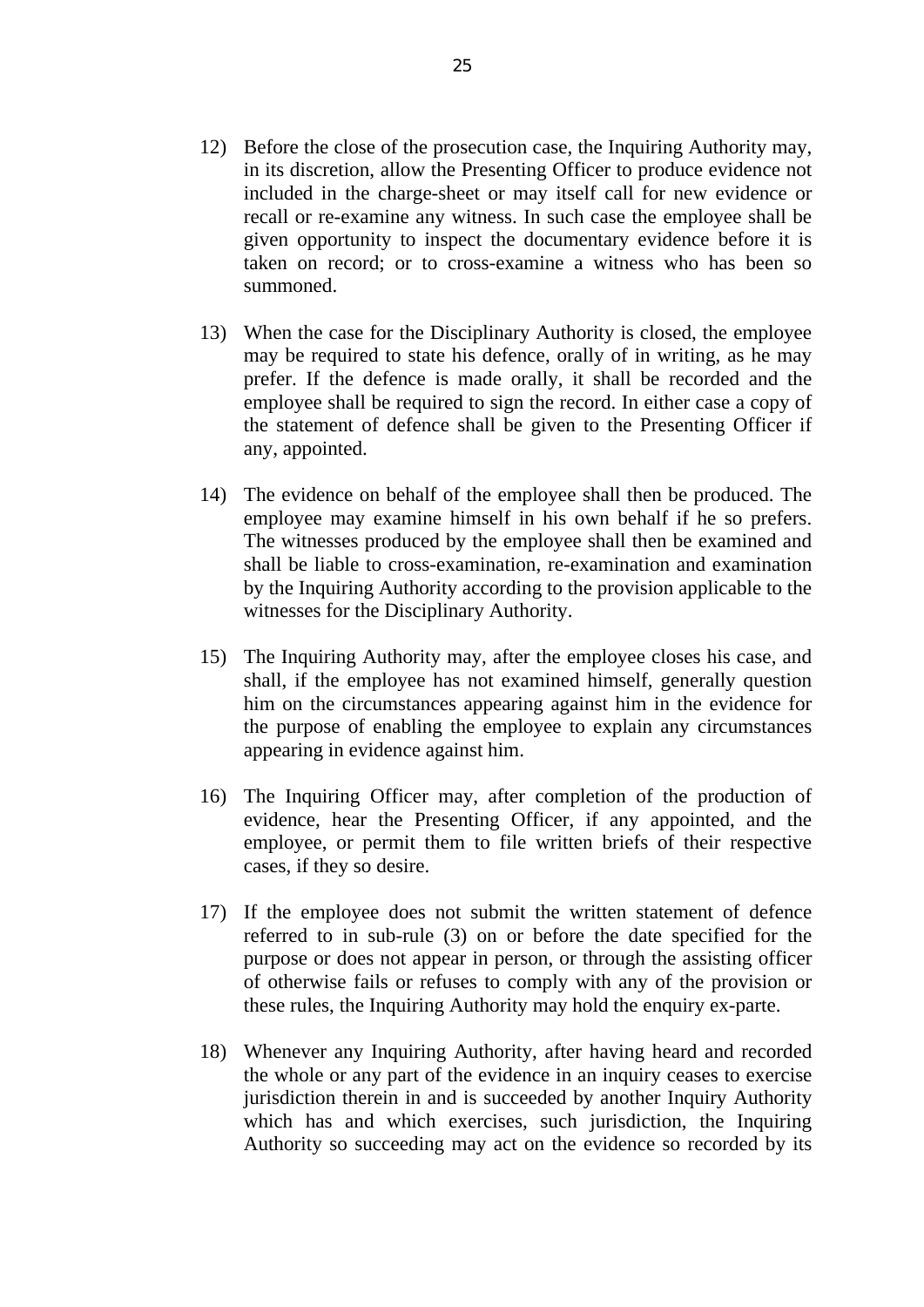predecessor, or partly recorded by its predecessor and partly recorded by itself.

 Provided that if the succeeding Inquiring Authority is of the opinion that further examination of any of the witnesses whose evidence has already been recorded is necessary in the interest of justice, it may recall, examine, cross-examine and re-examine any such witnesses as herein before provided.

- 19) i) after the conclusion of the inquiry, report shall be prepared and it shall contain––
	- a) a gist of the articles of charge and the statement of the imputation of misconduct or misbehavior;
	- b) a gist of the defence of the evidence in respect of each article or charge;
	- c) an assessment of the evidence in respect of each article of charge; and
	- d) the findings on each article of charge and the reasons therefore.
- **Explanation:** —– if in the opinion of the Inquiring Authority the proceeding of the inquiry established any article of charge different from the original articles of the charge, it may record its findings on such article of charge:

 Provided that the findings on such article of charge shall not be recorded unless the employee has either admitted the facts on which such article of charge is based or has had a reasonable opportunity of defending himself against such article of charge.

- ii) The Inquiring Authority, where it is not itself the Disciplinary Authority, shall forward to the Disciplinary Authority the records of inquiry which shall include
	- a) the report of the inquiry prepared by it under sub-clause (i) above;
	- b) the written statement of defence, if any, submitted by the employee referred to in sub-rule(13);
	- c) the oral and documentary evidence produced in the course of the inquiry ;
	- d) written briefs referred to in sub-rule (16), if any ; and
	- e) the orders, if any, made by the Disciplinary Authority and the Inquiring Authority in regard to the inquiry.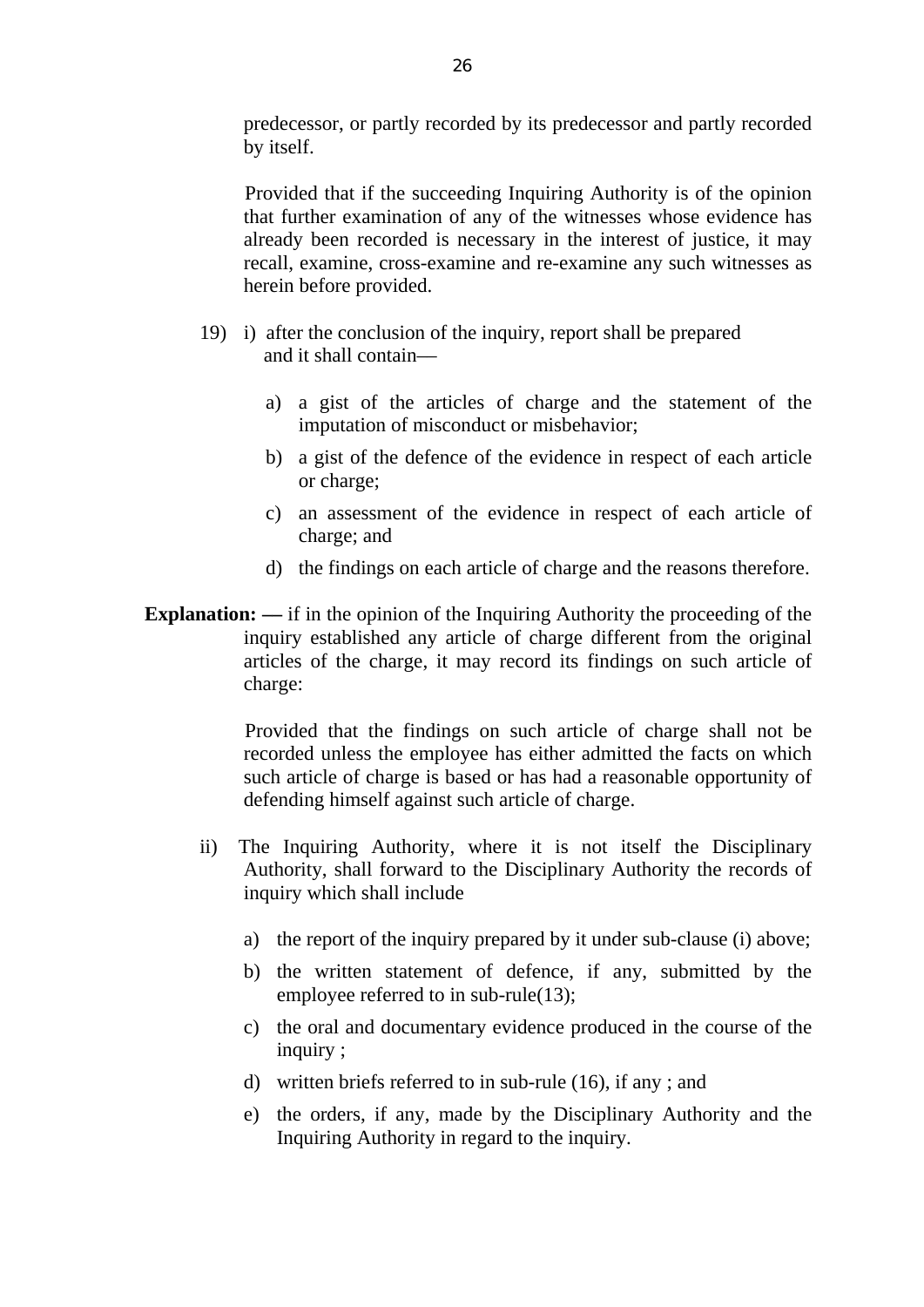#### **28. ACTION ON THE INQUIRY REPORT :**

- 1) The Disciplinary Authority, if it is not itself the Inquiring Authority may, for reasons to be recorded by it in writing remit the case to the Inquiring Authority for fresh or further inquiry and report and the Inquiring Authority shall thereupon proceed to hold the further inquiry according to the provisions of Rule 27 as far as may be.
- 2) The Disciplinary Authority shall, if it disagrees with the findings of the Inquiry Authority on any article of charge, record its reasons for such disagreement and record its own findings on such charge, if the evidence on record is sufficient for the purpose.
- 3) If the Disciplinary Authority having regard to its findings on all or any of the articles of charges is of the opinion that any of the penalties specified in Rule 25 should be imposed on the employee it shall, notwithstanding anything contained in Rule 29 make an order imposing such penalty.
- 4) If the Disciplinary Authority having regard to its findings on all or any of the articles of charge, is of the opinion that no penalty is called for it may pass an order exonerating the employee concerned.

## **29. PROCEDURE FOR IMPOSING MINOR PENALTIES :**

- 1) Where it is proposed to impose any of the minor penalties specified in clauses (a) to (d) of Rule 25, the employee concerned shall be informed in writing of the imputation of misconduct or misbehavior against him and given an opportunity to submit his written statement of defence within a specified period not exceeding 15 days. The defence statement, if any, submitted by the Employee shall be taken into consideration by the Disciplinary Authority before passing orders.
- 2) The record of the proceedings shall include ––
	- i) a copy of the statement of imputations of misconduct or misbehavior delivered to the employee;
	- ii) his defence statement, if any, and
	- iii) the orders of the Disciplinary Authority together with the reasons therefore.
- **29-A** Complaints Committee as envisaged by the Supreme Court in its judgment in Vishaka's Case, 1997(6) SCC 241 at 253, to look into and deal with the complaints of sexual harassment of women of the PEC at work-place, will be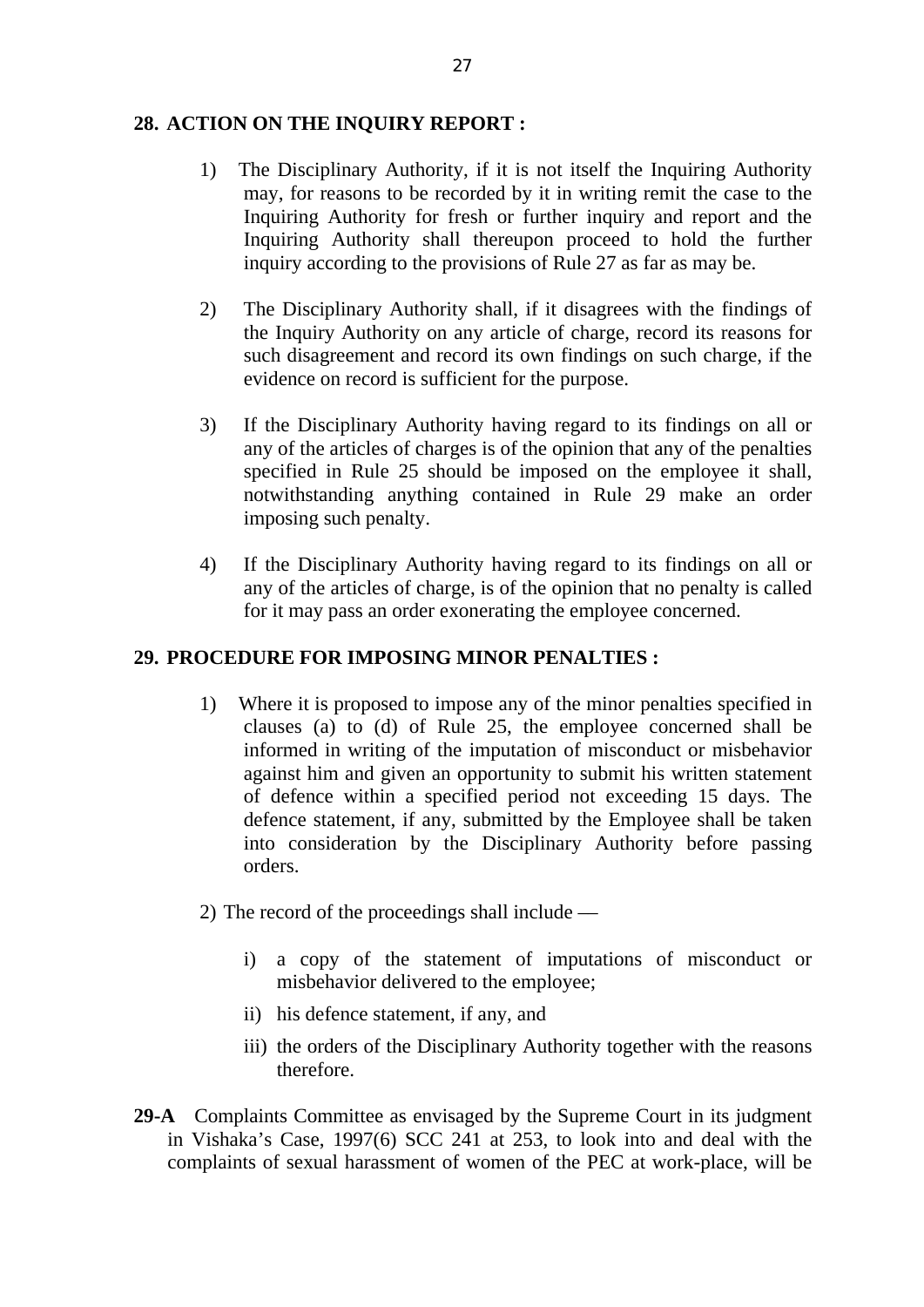deemed to be Inquiry Authority and the report of the Complaints Committee shall be deemed to be an inquiry report under the Rules. Thereafter, the Disciplinary Authority will act on the report in accordance with the rules.

#### **30. COMMUNICATION OF ORDERS :**

Orders made by the Disciplinary Authority under Rule 28 or Rule 29 shall be communicated to the employee concerned, who shall also be supplied with copy of the report of inquiry, if any.

## **30-A CONTINUATION OF DISCIPLIANRY PROCEEDINGS AFTER RETIREMENT**

- 1) Disciplinary proceedings if instituted while the employee was in service whether before his retirement or during his re-employment, shall after the final retirement of the employee, be deemed to be proceeding and shall be continued and concluded by the Authority by which it was commenced in the same manner as if the employee had continued in service.
- 2) During the pendency of the disciplinary proceedings, the Disciplinary Authority may withhold payment of gratuity, for ordering the recovery from gratuity of the whole or part of any pecuniary loss caused to the Company if the employee is found in a disciplinary proceeding or judicial proceeding to have been guilty of offences/misconduct as mentioned in Sub-Section (6) of Section (4) of the Payment of Gratuity Act, 1972 or to have caused pecuniary loss to the Company by misconduct or negligence, during his service including service rendered on deputation or on re-employment after retirement . However, the provisions of Section 7(3) and 7(3A) of the Payment of Gratuity Act, 1972 shall be kept in view in the event of delayed payment, in case the employee is fully exonerated.

#### **31. COMMON PROCEEDINGS:**

Where two or more employees are concerned in a case, the authority competent to impose a major penalty on all such employees may make an order directing that disciplinary proceedings against all of them may be taken in a common proceedings and the specified authority may function as the Disciplinary Authority for the purpose of such common proceedings.

#### **32. SPECIAL PROCEDURE IN CERTAIN CASES:**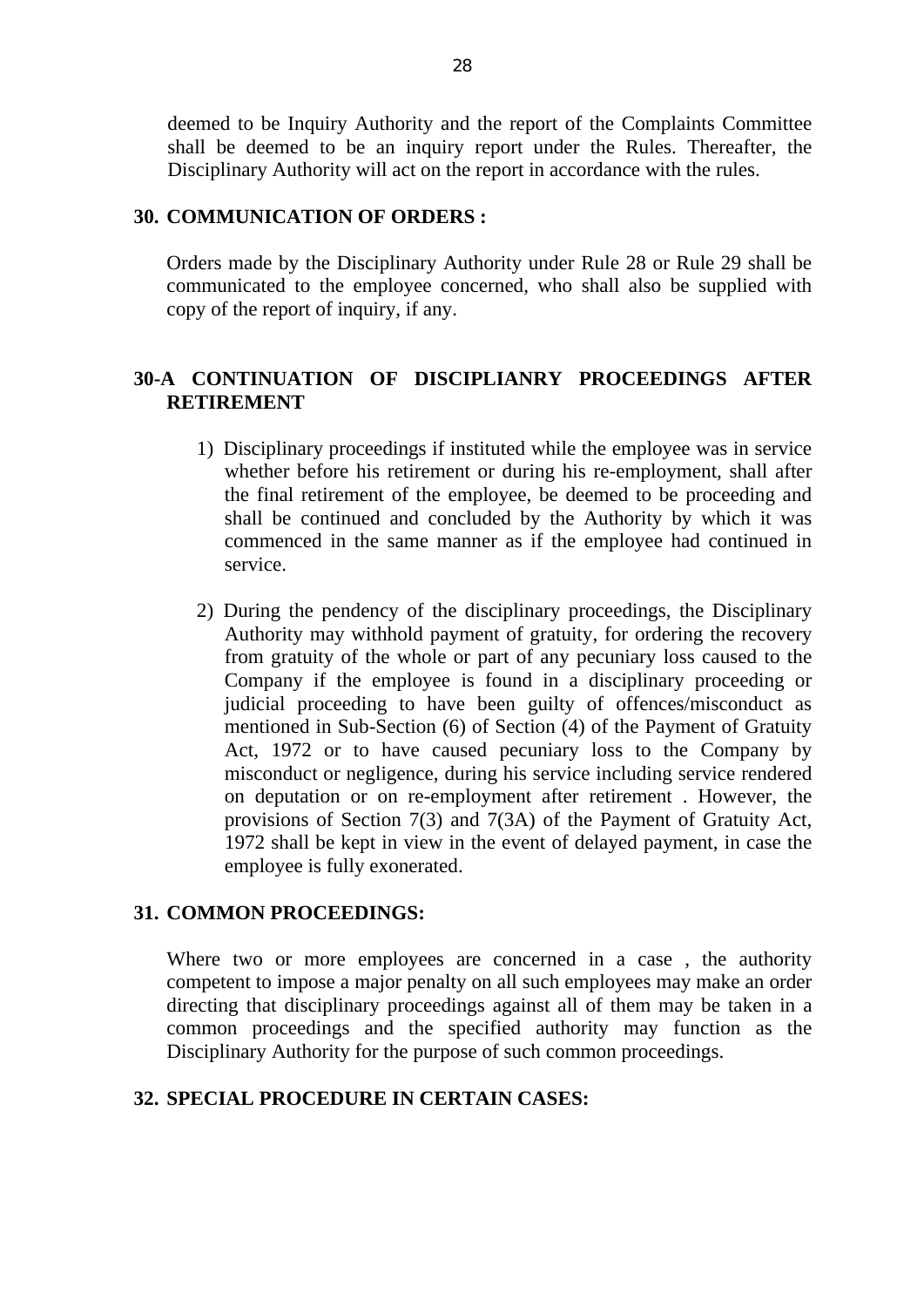Notwithstanding anything contained in Rule 27 or 28 or 29, the Board may impose any of the penalties specified in Rule 25 in any of the following circumstances:-

- i) the employee has been convicted on a criminal charge, or on the strength of facts or conclusions arrived at by a judicial trial; or
- ii) where the Board is satisfied for reasons to be recorded by it in writing that it is not reasonably practicable to hold an inquiry in the manner provided in these Rules; or
- iii) where the Board is satisfied that in the interest of security of the Corporation, it is not expedient to hold any inquiry in the manner provided in these Rules.

### **33. EMPLOYEES ON DEPUTATION FROM THE CENTRAL GOVERNMENT OR THE STATE GOVERNMENT ETC.**

- 1) Where an order of suspension is made or disciplinary proceeding is taken against an employee, who is on deputation to the Corporation from the Central or State Government or another public undertaking, or a local authority, the authority lending his services ( hereinafter referred to as the "lending Authority") shall forthwith be informed of the circumstances leading to the order of his suspension, or the commencement of the disciplinary proceedings, as the case may be.
- 2) In the light of the findings in the disciplinary proceeding taken against the employee:
	- i) If the Disciplinary Authority is of the opinion that any of the minor penalties should be imposed on him, it may pass such orders on the case as it deems necessary after consultation with the lending Authority;

Provided that in the event of a difference of opinion between the Disciplinary and lending Authority, the services of the employee shall be placed at the disposal of the Lending Authority.

- ii) If the Disciplinary Authority is of the opinion that any of the major penalties should be imposed on him, it should replace his services at the disposal of the Lending Authority and transmit to it the proceedings of the enquiry for such action as it deems necessary.
- 3) If the employee submits an appeal against an order imposing a minor penalty on him under Sub-Rule (2) (i), it will be disposed of after consultation with lending Authority.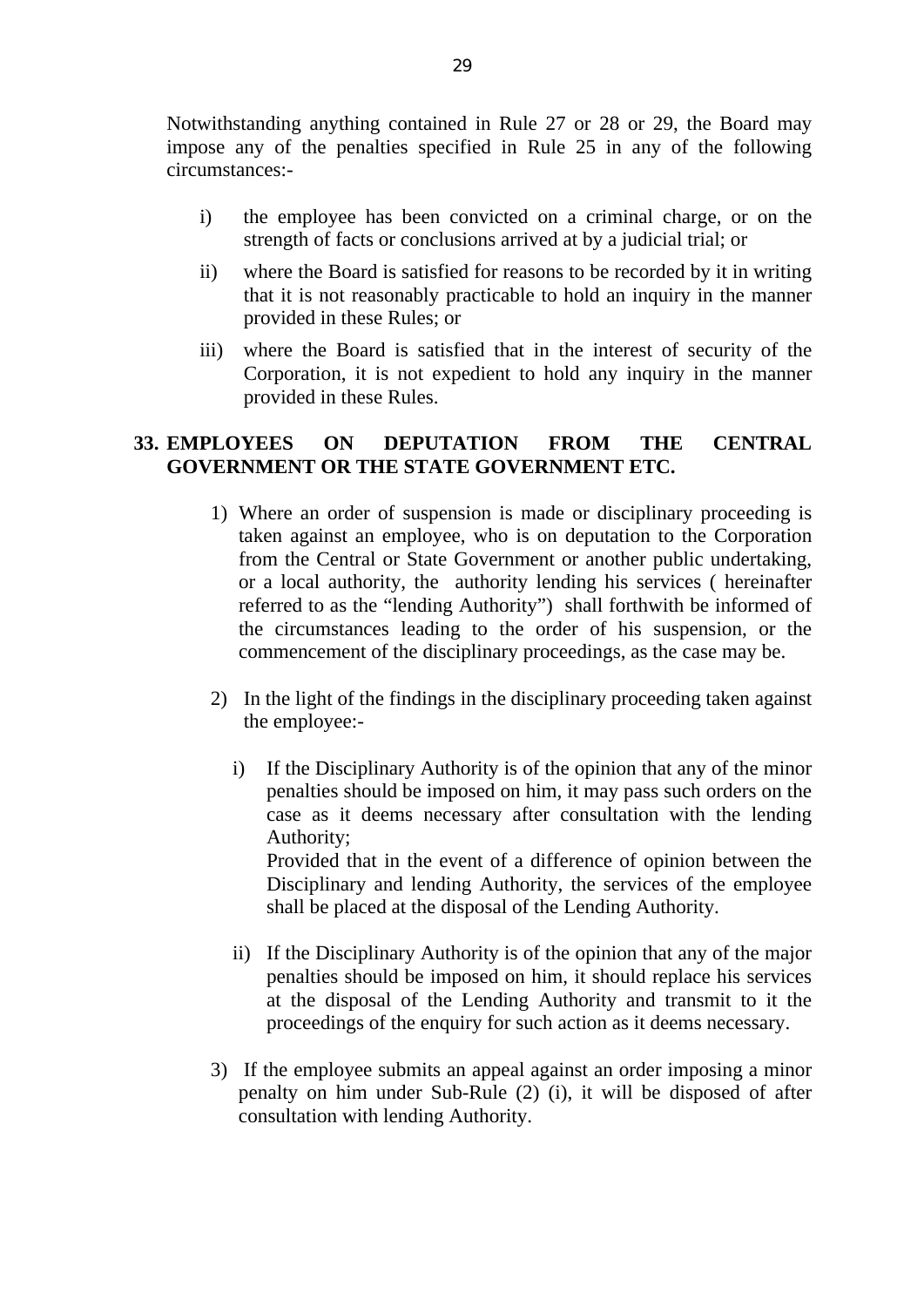Provided that in event of a difference of opinion between the Disciplinary and Lending Authority, the services of the employee shall be placed at the disposal of the Lending Authority, and the proceedings of the case shall be transmitted to that authority for such action as it deems necessary.

## **34. EMPLOYEES LENT TO CENTAL GOVERNMENT OR STATE GOVERNMENT ETC.**

1) Where services of an employee are lent to the Central Government or a State Government or an authority subordinate thereto or to a local or other authority or a Government owned Organization, Company or Corporation ( hereinafter in this rule referred to as "the Borrowing Authority' ) the Borrowing Authority shall have the powers of the Appointing Authority for the purpose of placing him under suspension and the Disciplinary Authority for the purpose of taking up Disciplinary Proceedings against him.

Provided that the Borrowing Authority shall forthwith inform the Corporation which lent his services of the circumstances leading to the order of his suspension or the commencement of the disciplinary proceeding as the case may be.

- 2) In the light of the findings in the disciplinary proceeding taken against the employee.
	- i) If the Borrowing Authority is of the Opinion that any of the minor penalties specified in Rule 25 should be imposed on him, it may transmit the records of proceeding with the recommendations to the Corporation for appropriate action.

 Provided that in the event of a difference of opinion between the Borrowing Authority and the Corporation, the services of the employee shall be replaced at the disposal of the Corporation.

ii) if the Borrowing Authority is of the opinion that any of the major penalties specified in Rule 25 should be imposed on him it shall replace his services at the disposal of the Corporation and transmit to it the proceedings of the inquiry and thereon the Disciplinary Authority in the Corporation may pass such orders thereon as it deems necessary.

 Provided that in passing any such order the Disciplinary authority shall comply with the provisions of Sub-Rule 3 & 4 of Rule 28.

 **Explanation: -** the Disciplinary Authority may make an order under this clause on the record of the enquiry transmitted by the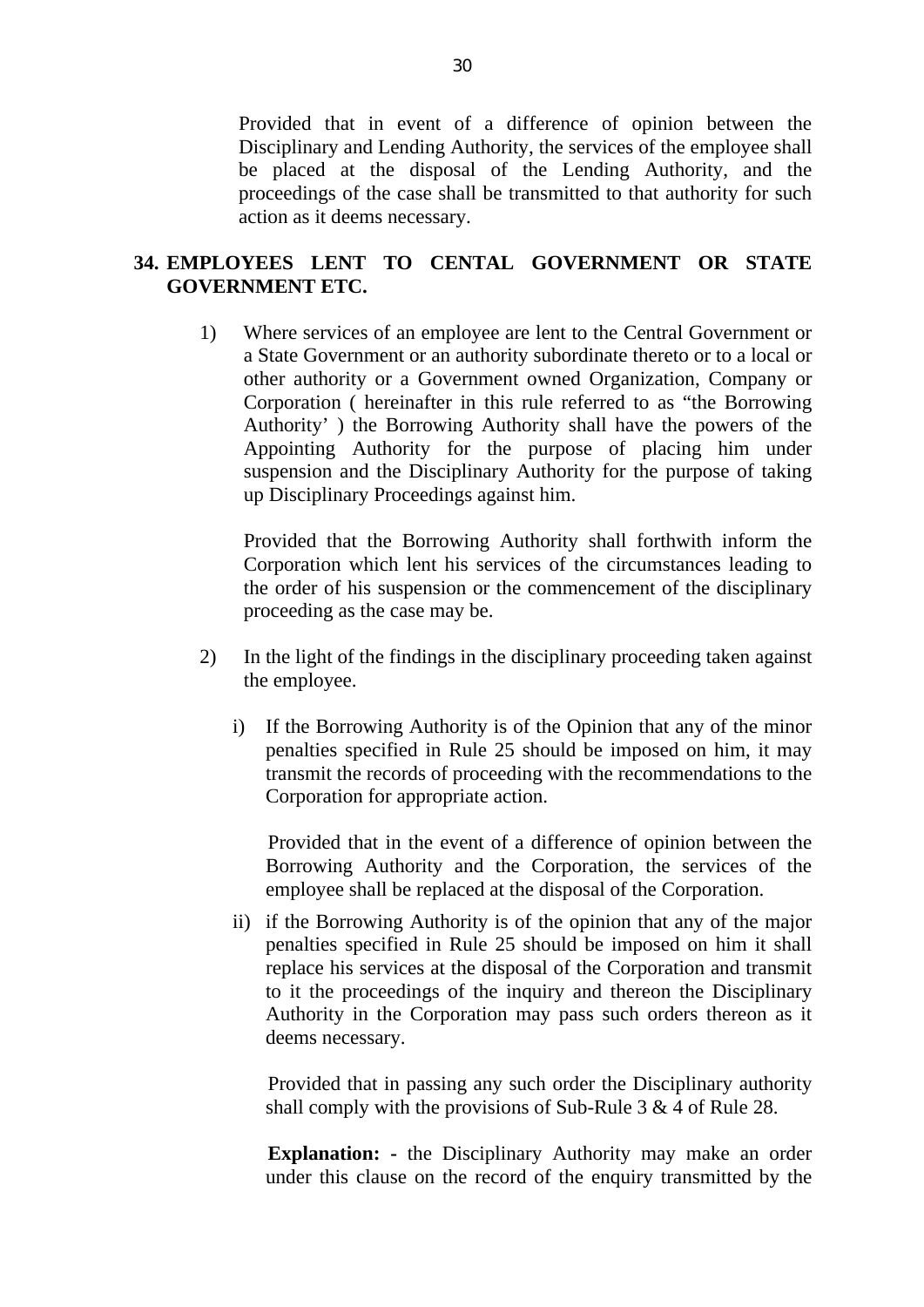Borrowing Authority or after holding such further enquiry as it may deem necessary.

### **35. APPEALS**

- 1) An employee may appeal against an order imposing upon him any of the penalties specified in rule 25 or against the order of Suspension referred to in Rule 22. The appeal shall lie to the authority specified in the schedule.
- 2) An appeal shall be preferred within one month from the date of communication of the order appealed against. The appeal shall be addressed to the Appellate Authority specified in the Schedule and submitted to the authority whose order is appealed against. The authority whose order is appealed against shall forward the appeal together with its comments and the records of the case to the Appellate Authority within 15 days. The Appellate Authority shall consider whether the findings are justified or whether the penalty is excessive or inadequate and pass appropriate orders within three months of the date of appeal. The Appellate Authority may pass order confirming, enhancing, reducing or setting aside the penalty or remitting the case to the authority which imposed the penalty or to any other authority with such direction as it may deem fit in the circumstances of the case.

 Provided that if the enhanced penalty which the Appellate Authority proposes to impose is major penalty specified in clause (e), (f), (g)  $\&$ (h) of Rule 25 and an inquiry as provided in Rule 27 has not already been held in the case, the Appellate Authority shall direct that such an inquiry be held in accordance with the provisions of Rule 27 and thereafter consider the record of the inquiry and pass such orders as it may deem proper. If the Appellate Authority decided to enhance the punishment but an enquiry has already been held as provided in Rule 27, the Appellate Authority shall give a show cause notice to the employee as to why the enhanced penalty should not be imposed upon him. The Appellate Authority shall pass final order taking into account the representation, if any, submitted by the employee.

#### **36. REVIEW:**

Notwithstanding anything contained in these Rules, the Reviewing Authority as specified in the schedule may call for the record of the case within six months of the date of the final order and after reviewing the case pass such orders thereon as it may deem fit.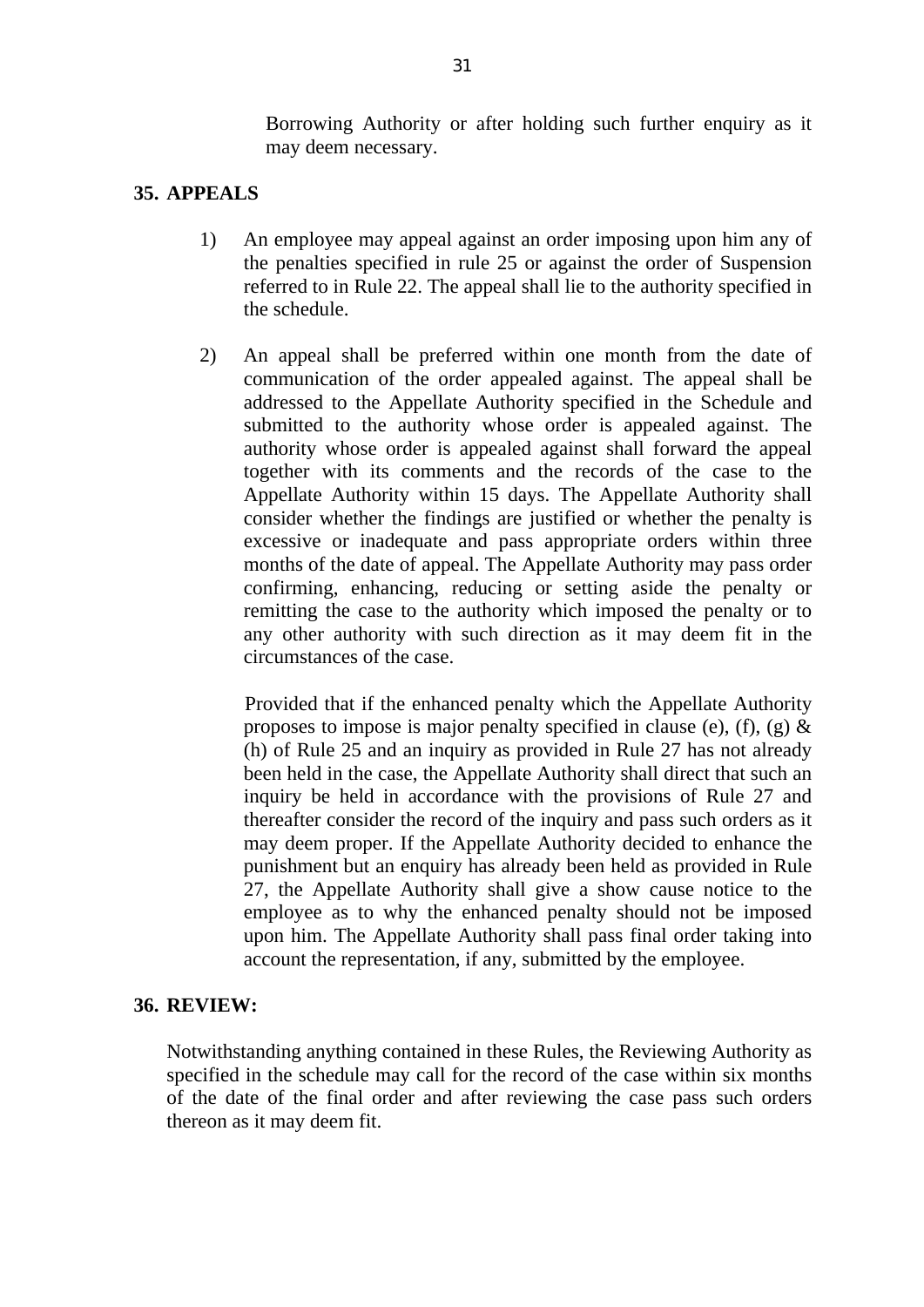Provided that if the enhanced penalty, which the Reviewing Authority proposes, to impose, is a major penalty specified in clauses (e), (f), (g)  $\&$  (h) of Rule 25 and an inquiry as provided under Rule 27 has not already been held in the case, the Reviewing Authority shall direct that such an enquiry be held in accordance with the provisions of Rule 27 and thereafter consider the record of the inquiry and pass such orders as it may deem proper. If the Appellate Authority decides to enhance the punishment but an inquiry has already been held in accordance with the provisions of Rule 27, the Reviewing Authority shall give show cause notice to the employee as to why the enhanced penalty should not be imposed upon him. The Reviewing Authority shall pass final order after taking into account the representations if any, submitted by the employee.

## **37. SERVICE OF ORDERS, NOTICES, ETC**.

Every order, notice and other process made or issued under these rules shall be served in person on the employee concerned or communicated to him/her by registered post at his/her last known address.

### **38. POWER TO RELAX TIME-LIMIT AND TO CONDONE DELAY:**

Save as otherwise expressly provided in these rules, the authority competent under these rules to make any order may, for good and sufficient reasons or if sufficient cause is shown, extend the time specified in these rules for anything required to be done under these rules or condone any delay.

#### **39. MISCELLANEOUS :**

Notwithstanding anything contained in these rules, the Central Vigilance Commission shall exercise jurisdiction over the employees of the Corporation and the Vigilance and anti-corruption rules/instructions/orders and the clarifications on any corresponding rules, issued by the Central Vigilance Commission and the Government from time to time shall be applicable to the employees of the Corporation.

**NOTE:** The Central Vigilance Commission means the Commission set up by the Government vide Ministry of Home Affairs resolution No.24/7/64-AVD, dated 11.2.64

#### **40. SAVINGS:**

1) Nothing in these rules shall be construed as depriving any person to whom these rules apply of any right of appeal which had accrued to him under the rule, which have been suspended by these Rules.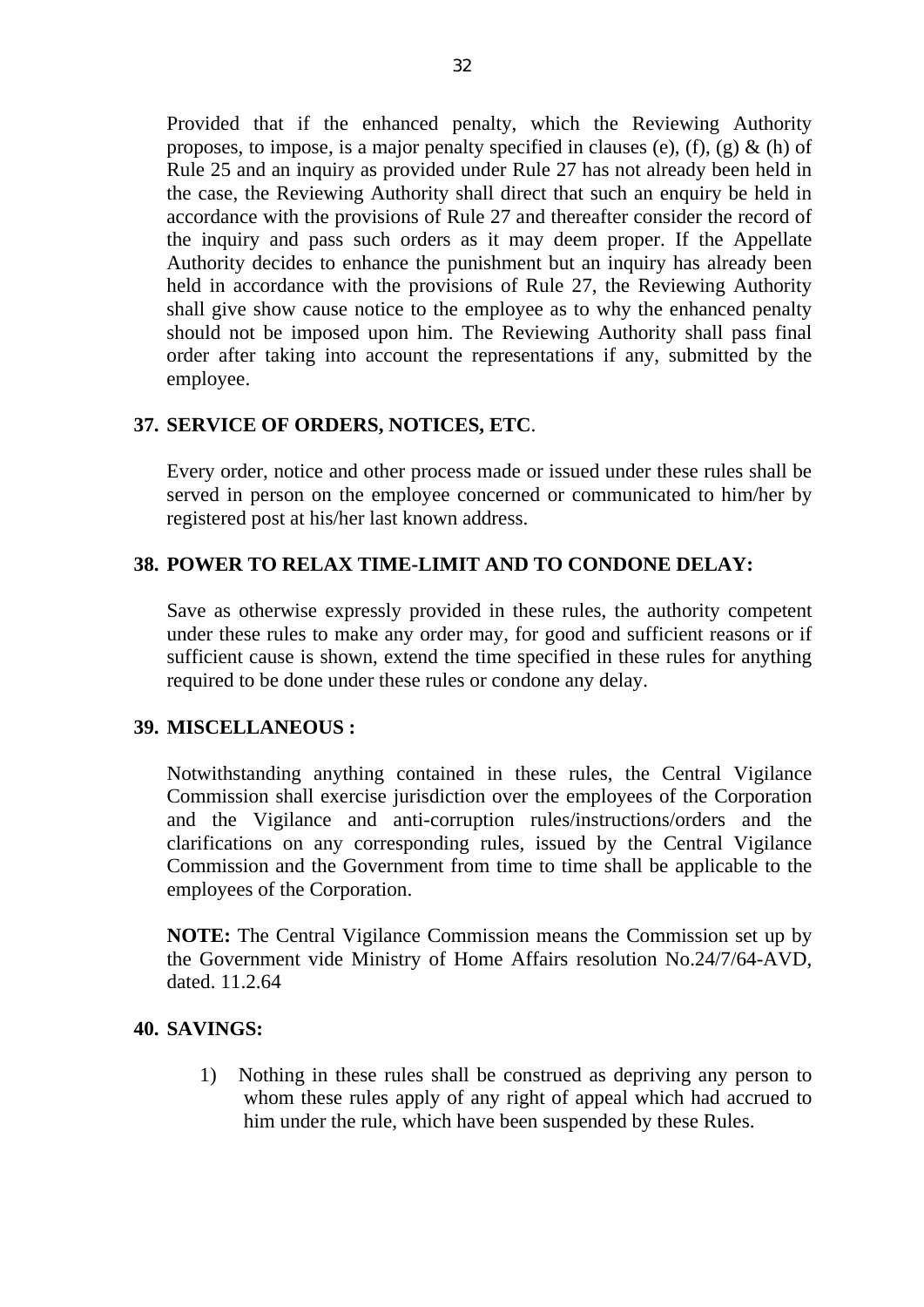- 2) An appeal pending at the commencement of these rules against an order made before the commencement of these rules shall be considered and orders thereon shall be made, in accordance with these Rules.
- 3) The proceedings pending at the commencement or these rules shall be continued and dispose as far as may be, in accordance with the provisions of these rules, as if such proceedings were proceedings under these Rules.
- 4) Any misconduct, etc. committed prior to the issue of these rules which was misconduct under the superseded rules shall be deemed to be misconduct under these Rules.

#### **41. REMOVAL OF DOUBTS :**

Where a doubt arises as to the interpretation of any of these rules, the matter shall be referred to the Board for final decision.

#### **42. AMENDMENTS :**

The Board may amend, modify or add to these rules, from time to time, and all such amendments, modifications or additions shall take effect from the date stated therein.

#### **SCHEDULE**

| <u>S.</u> | <b>NAME OF</b>  | <b>APPTG</b>     | <b>DISCL</b>    | PENALTIES APPELATE |                  | <b>REVIEWIN</b> |
|-----------|-----------------|------------------|-----------------|--------------------|------------------|-----------------|
| No.       | <b>THE POST</b> | <b>AUTHORITY</b> | <b>JTHORITY</b> | <b>UNDER</b>       | <b>AUTHORITY</b> | <b>AUTHORIT</b> |
|           |                 |                  |                 | <b>RULE 25</b>     |                  |                 |
|           |                 |                  |                 | <b>WHICH</b>       |                  |                 |
|           |                 |                  |                 | <b>DISCL.</b>      |                  |                 |
|           |                 |                  |                 | <b>AUTH. CAN</b>   |                  |                 |
|           |                 |                  |                 | <b>IMPOSE</b>      |                  |                 |